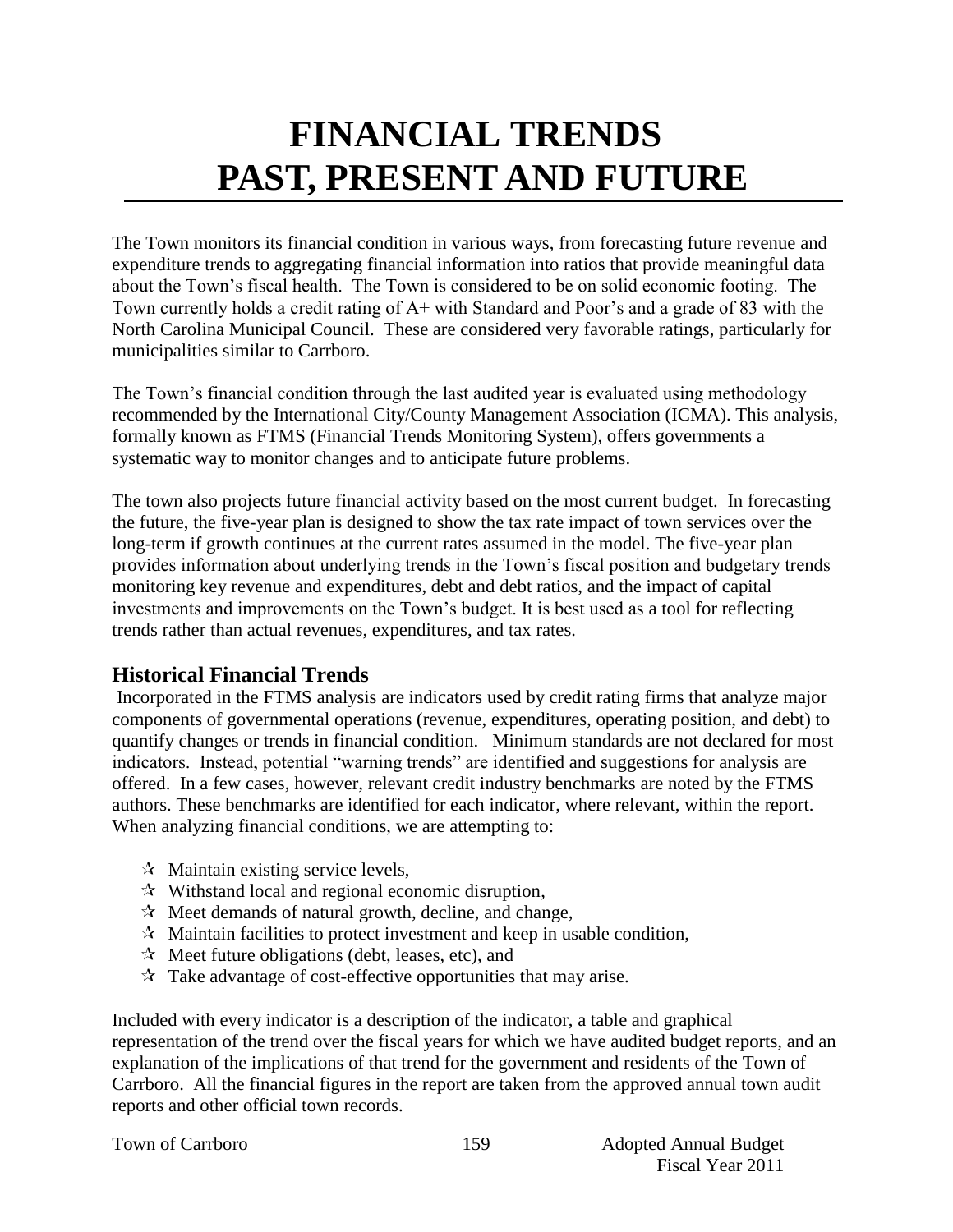Several indicators used throughout the report present dollar figures that have been adjusted for inflation using the Consumer Price Index (CPI) provided by the Bureau of Labor Statistics. All dollar amounts are adjusted back to the base year 1999. By illustrating figures in constant dollars the effects of inflation are removed. The analyses illustrate historical trends for the General Fund and Special Revenue Funds (Capital Reserve Funds, Grant Funds and Revolving Loan Fund). All per capita figures were calculated using population figures used by the North Carolina Department of Revenue to distribute sales tax revenue. They, in turn, rely on Census and state demographics information.

#### **Revenue Indicators**

Revenues can be analyzed to determine the local government's capacity to provide services. Important issues to consider in revenue analysis are growth, flexibility, elasticity, dependability, diversity, and administration. Under ideal situations revenues grow at a rate equal to or greater than the combined effects of inflation and expenditures. Revenues should be sufficiently flexible to allow adjustments to changing conditions.



# **Operating Revenue Per Capita**

| Year                 | 1999-00     | 2000-01      | 2001-02      | 2002-03      | 2003-04      | 2004-05      | 2005-06      | 2006-07      | 2007-08      | 2008-09      |
|----------------------|-------------|--------------|--------------|--------------|--------------|--------------|--------------|--------------|--------------|--------------|
|                      |             |              |              |              |              |              |              |              |              |              |
| Net Operating        |             |              |              |              |              |              |              |              |              |              |
| Revenue (1998        |             |              |              |              |              |              |              |              |              |              |
| dollars)             | \$9,580,623 | \$10,090,509 | \$10,307,191 | \$10,970,843 | \$11,664,263 | \$11,993,594 | \$12,213,171 | \$13,672,741 | \$13,154,204 | \$13,270,130 |
| <b>Population</b>    | 15,520      | 16,012       | 16,958       | 17.240       | 17,460       | 17,585       | 17,648       | 18,423       | 18,611       | 19,479       |
| <b>Net Operating</b> |             |              |              |              |              |              |              |              |              |              |
| <b>Revenue Per</b>   |             |              |              |              |              |              |              |              |              |              |
| <b>Capita (1998</b>  |             |              |              |              |              |              |              |              |              |              |
| dollars)             | \$617       | \$630        | \$608        | \$636        | \$668        | \$680        | \$692        | \$742        | \$707        | \$681        |

**Warning Trend: Decreasing operating revenues per capita (constant dollars).**

**Formula: Operating Revenues per Capita (1998 dollars)/Population**

## **Description**

Examining per capita revenues shows changes in revenues relative to changes in population size. As population increases, it might be expected that revenues and the need for services would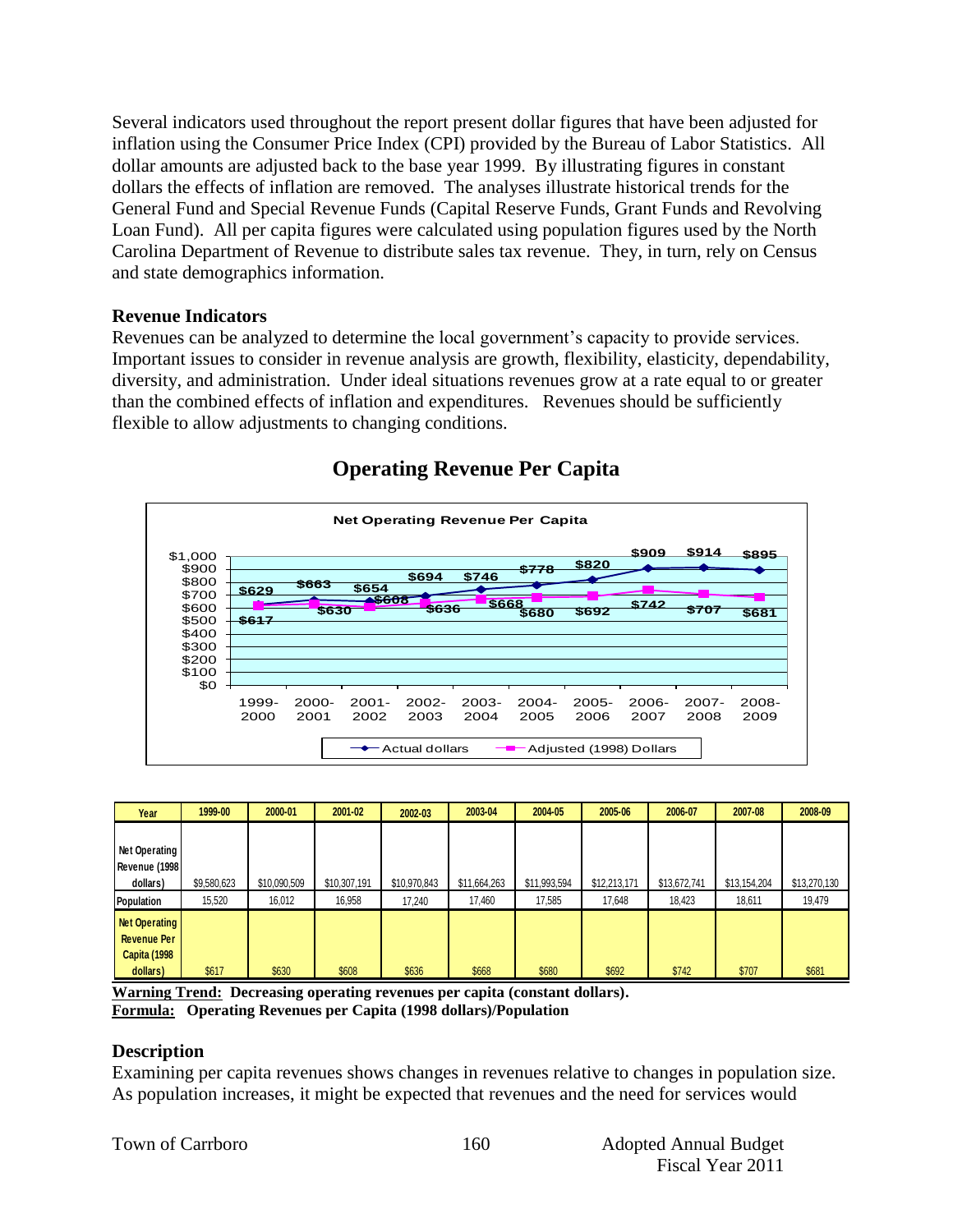increase proportionally, and therefore the level of per capita revenues would remain at least constant in real terms. If per capita revenues are decreasing, the government may be unable to maintain existing service levels unless it finds new revenue sources or ways to provide existing services more efficiently. The reasoning in both cases assumes that the cost of services is directly related to population size.

Operating revenues, as defined in this chart, are that portion of gross revenues collected by the Town that is available for general municipal operations. Thus, revenues legally restricted to capital improvements or other special purposes are excluded. The only legally restricted revenue deducted to calculate operating revenue is Powell Bill revenue that is used for street resurfacing.

#### *Discussion*

In real terms (adjusted for inflation), revenues per capita in Carrboro have experienced a 14.5 percent increase in the past ten fiscal years. In actual dollars collected (adjusted for inflation), the increase is 47.4 percent. Investment earnings revenues are the only revenue source that has decreased in the past 10 years. The following chart shows distinct revenue trends as reflected in the Town's audit reports.

| <b>Revenue Source</b>           |    | 2009<br>Revenue<br><b>Adjusted for</b><br>Inflation |    | 1999<br>Revenue<br><b>Adjusted for</b><br><b>Inflation</b> | % Change<br><b>Since 1999</b> |    | 2009 per<br>capita |      | 1999 per<br>capita | % Change<br><b>Since 1999</b><br>(per capita) |
|---------------------------------|----|-----------------------------------------------------|----|------------------------------------------------------------|-------------------------------|----|--------------------|------|--------------------|-----------------------------------------------|
| l Ad valorem taxes              | \$ | 8,241,933                                           |    | \$4,818,643                                                | 71.0%                         | \$ | 423                | \$   | 318                | 33.1%                                         |
| Local option sales taxes        | \$ | 2,389,276                                           |    | \$1,900,287                                                | 25.7%                         | \$ | 123                | \$   | 126                | $-2.7%$                                       |
| <b>Other taxes and licenses</b> | S  | 326,395                                             | S  | 278.939                                                    | 17.0%                         | \$ | 17                 | S    | 18                 | $-6.9%$                                       |
| Intergovernmental revenues      | \$ | 1,021,499                                           | \$ | 799.600                                                    | 27.8%                         | \$ | 52                 | \$   | 53                 | $-1.1%$                                       |
| <b>Permits and fees</b>         | \$ | 808,671                                             | S  | 791.466                                                    | 2.2%                          | \$ | 42                 | - \$ | 52                 | $-20.2%$                                      |
| <b>Sales and services</b>       | \$ | 198,606                                             | \$ | 108,100                                                    | 83.7%                         | \$ | 10                 | \$   |                    | 45.7%                                         |
| Investment earnings             |    | 145,185                                             | S  | 174.295                                                    | $-16.7%$                      | \$ |                    | S    | $12 \,$            | $-37.9%$                                      |
| <b>Other</b>                    |    | 138,565                                             | S  | 130.322                                                    | 6.3%                          | \$ |                    | \$   | 9                  | $-21.0%$                                      |
| <b>Total</b>                    |    | 13.270.130                                          |    | \$9.001.652                                                | 47.4%                         | £. | 681                | \$   | 595                | 14.5%                                         |

Having a significant impact on the revenue stream is the property tax and sales taxes revenue per capita, representing 80% of the total revenue per capita in 2009. The significant impact of property taxes as a source of revenue is largely a reflection of the state restrictions on the ability of local government to use other types of revenues to support community needs. Sales tax per capita has begun to decrease due to the current economic conditions.

Other taxes and licenses, permits and fees, investment earnings and intergovernmental revenues have also decreased due to slower economic growth and receipt of fewer grants.

The increase in sales and services revenue reflects the earnings of the Recreation Department and suggests the positive impact of the Town's Century Center as a community center with its variety of programs and activities throughout the year.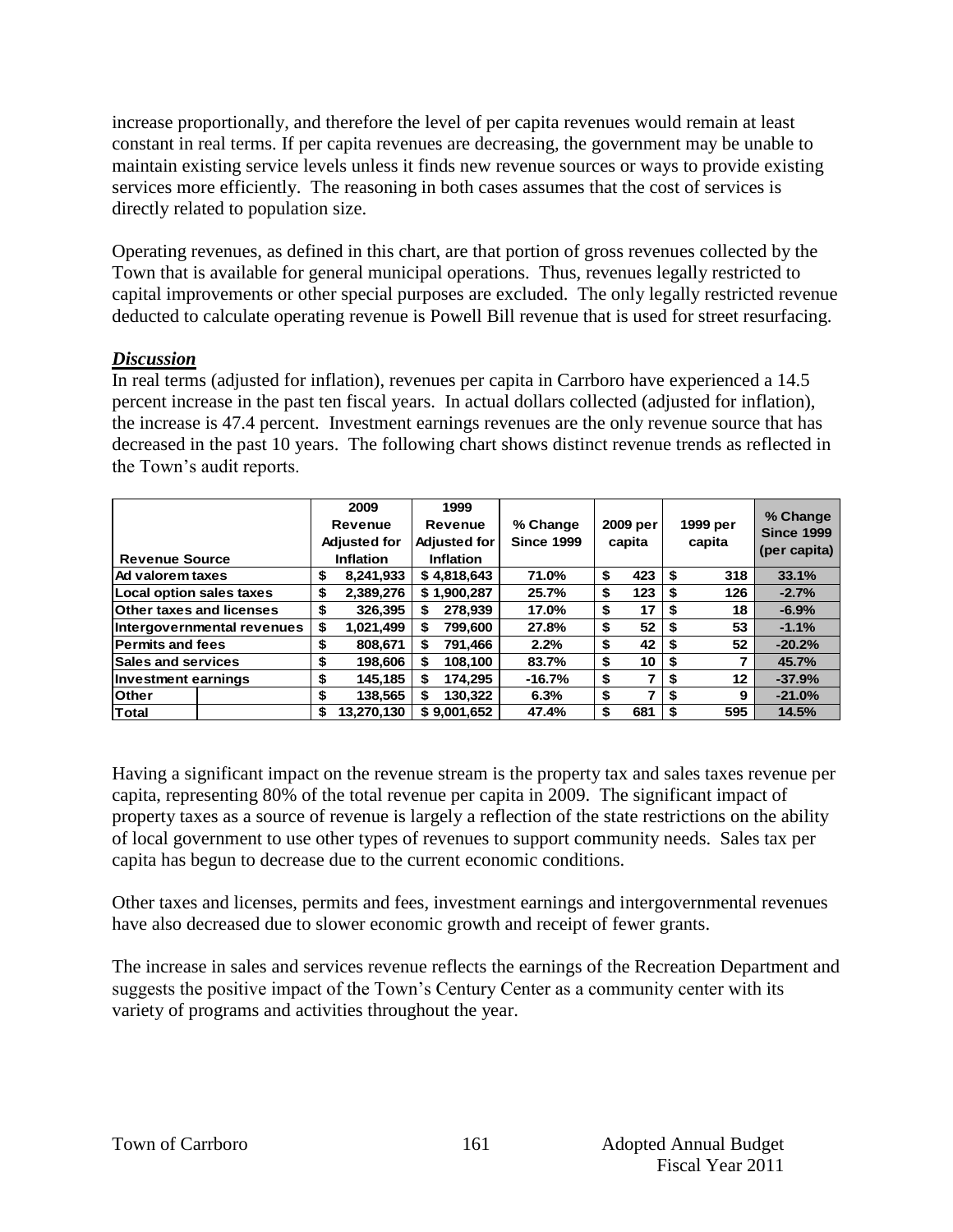# **Major Revenue Sources**



| % of Total Gross<br><b>Operating Revenues</b> | 1999-00 | 2000-01 | 2001-02 | 2002-03 | 2003-04 | 2004-05 | 2005-06 | 2006-07 | 2007-08 | 2008-09 |
|-----------------------------------------------|---------|---------|---------|---------|---------|---------|---------|---------|---------|---------|
|                                               |         |         |         |         |         |         |         |         |         |         |
| Property Tax                                  | 51.6%   | 53.00%  | 59.10%  | 58.90%  | 58.00%  | 58.10%  | 57.40%  | 56.10%  | 57.20%  | 60.4%   |
| <b>Elastic Revenue</b>                        | 27.8%   | 25.20%  | 22.10%  | 21.20%  | 23.40%  | 23.40%  | 24.70%  | 24.30%  | 23.10%  | 19.0%   |
| Intergovernmental Revenue                     | 12.9%   | 12.60%  | 8.90%   | 10.10%  | 8.60%   | 7.80%   | 7.80%   | 9.70%   | 8.80%   | 9.8%    |
| % of Total Revenue                            |         |         |         |         |         |         |         |         |         |         |
| <b>Reflected:</b>                             | 92.30%  | 90.80%  | 90.10%  | 90.20%  | 90.00%  | 89.30%  | 89.90%  | 90.10%  | 89.10%  | 89.20%  |

#### **Description**

This graph reflects the Town's revenue base composition by property tax, elastic (economically responsive) revenue, and intergovernmental revenue. An increasing reliance on federal and state revenues may signal a warning trend. A balance between property tax and more elastic revenue sources such as sales tax is desirable and considered healthy.

#### *Discussion*

Elastic revenues (sales, permitting revenue, interest earnings, intangibles tax reimbursement [ended in 2002-03]), while decreasing as a percentage of the revenue stream since FY99-00, have actually increased by \$757,101 since FY99-00 largely due to the increase in sales taxes. The repeal of the intangibles tax reimbursement diminishes the growth seen in sales tax. Permitting activity (building, electrical, development review, etc) for the year ended June 30, 2009 has decreased since FY99-00 (unadjusted for inflation) due to little or no growth. FY10-11 permitting activity is expected to remain flat.

Intergovernmental revenue, as a share of the revenue stream increased 1% from FY07-08, primarily due to the receipt of a SAFER grant for the hiring of three new firefighters, a couple of grants from the NC Justice Department and NCDENR. The largest sources of grant funding on an annual basis include Powell Bill for street resurfacing and the utility franchise and the telecommunications sales tax, all of which have remained relatively stable over time. The drop in FY01-02 represents the state-collected local revenues withheld by the State of North Carolina to address its budget crisis. In FY02-03, the N.C. Legislature's implemented a new half-cent sales tax to replace unrestricted intergovernmental revenues received by the Town (inventories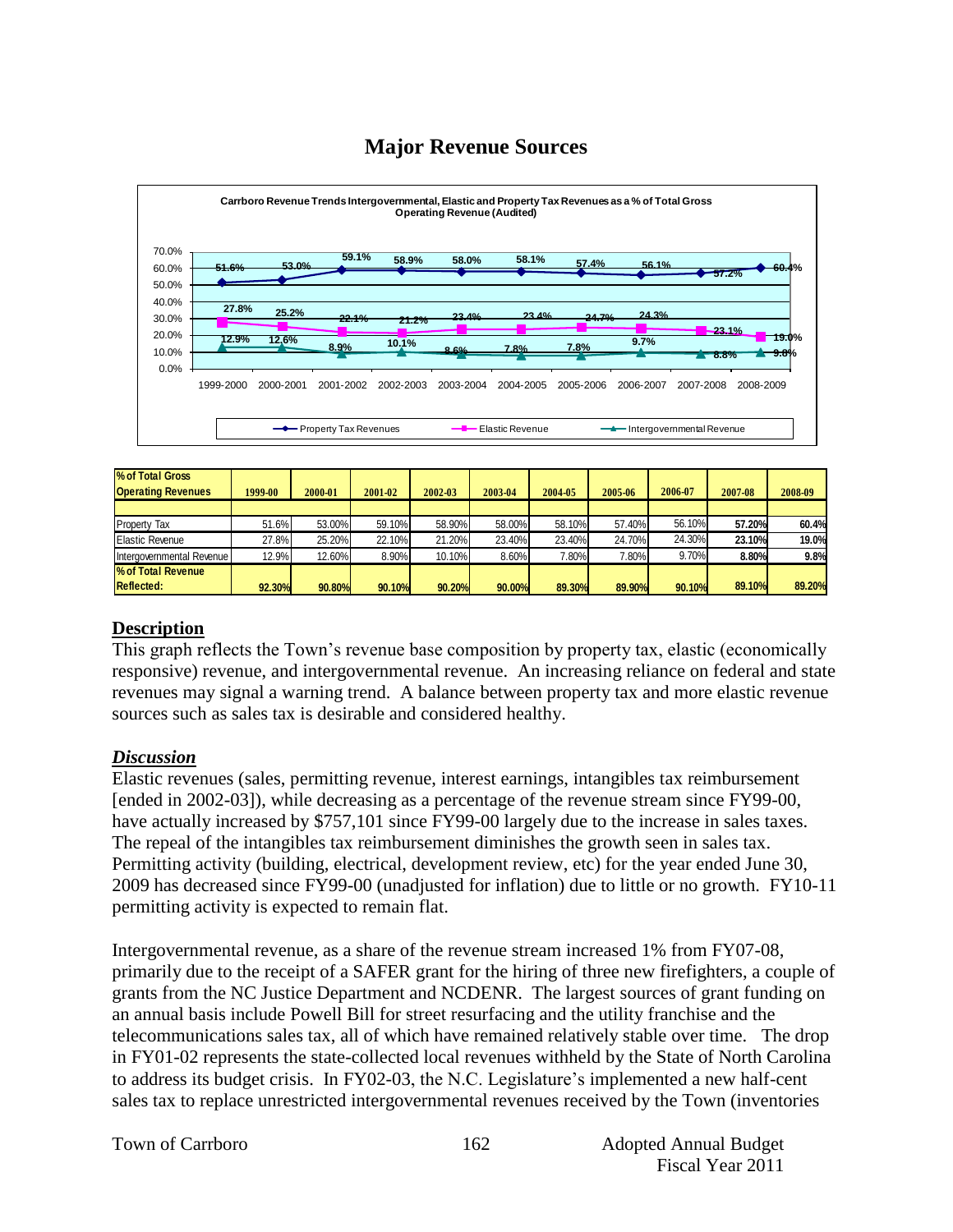tax reimbursement, food stamp tax reimbursement, intangibles tax reimbursement, and homestead reimbursement, representing approximately \$250,000). Another observation regarding intergovernmental revenue is that the grants received by the Police Department have dwindled over the past few years. Currently, the Town does not have an active COPs (Community-Oriented Policing) grant. However, the Police Department has applied for a COPs grant in the current year. COPs grants, are one-time, three-year grants that were instrumental in enabling Carrboro to add and fully fund the goal of having school resource officers in Carrboro. Other smaller grants (Crime Commission and the Local Law Enforcement Block Grants) as sources of funding have been dwindling over time due to competition and less funding overall. In the upcoming year, intergovernmental revenue will increase due to reclassification of cable franchise fees from fees/other taxes to state-collected revenue.

Another dynamic in this revenue stream that is not predictable is the revenue received for natural disaster aid. FEMA (Federal Emergency Management Act) grants that are received as reimbursement for costs incurred with natural disasters. The Town did receive FEMA funds in FY02-03. Intergovernmental revenues have remained stable continued Powell Bill funds, the telecommunications tax, and other small miscellaneous ongoing grants.

The chart also shows that property tax revenue is important in meeting community needs despite economic strains. In FY2008-09, even in difficult economic times, the property tax as a percentage of the revenue stream peaked at 60.4 percent.



# **Property Tax Collection Rate**

**Warning Trend: Decreasing amount of collected property taxes as a percentage of net property tax levy. Formula: Collected property taxes/Net property tax levy**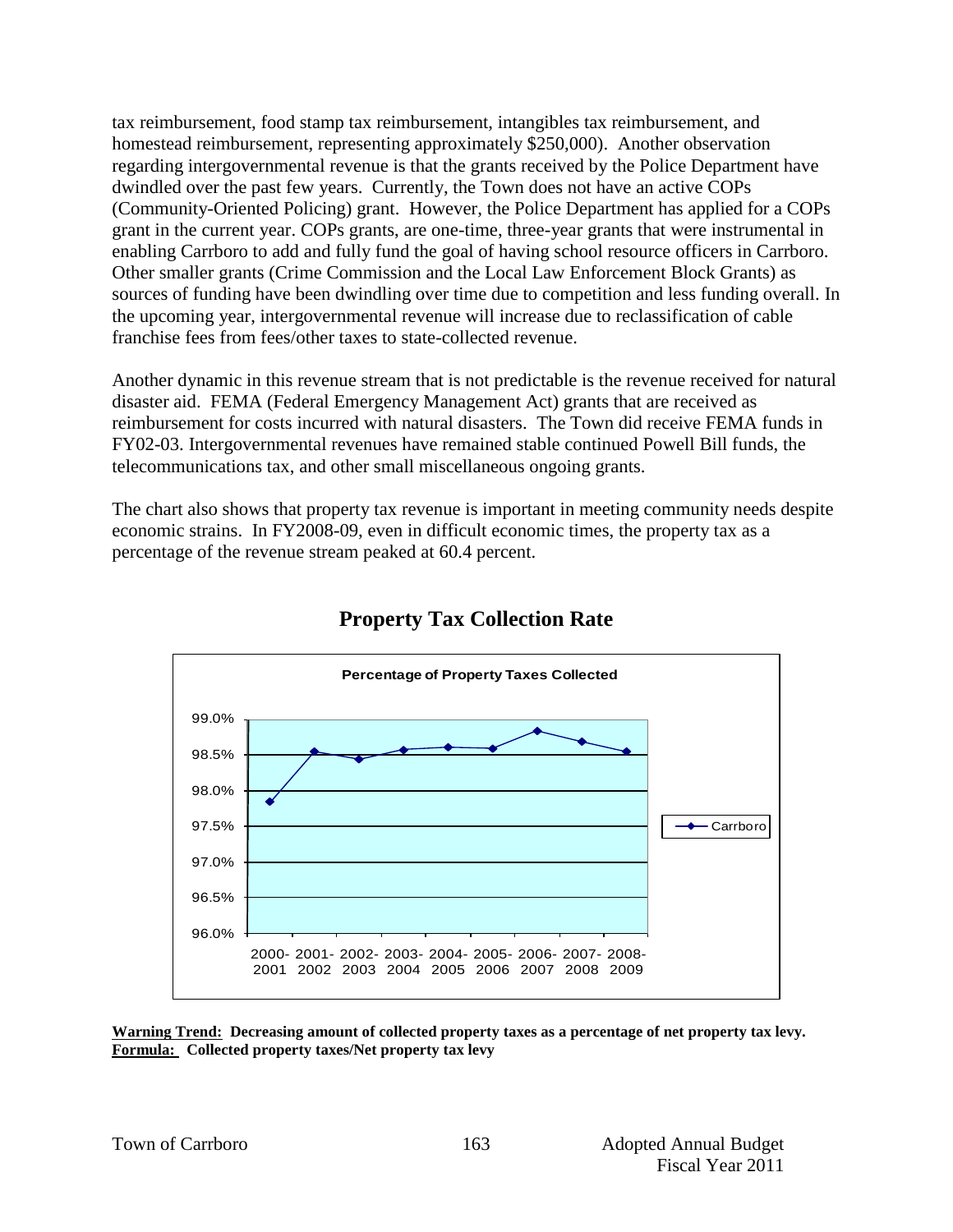## **Description**

Every year, some residents are unable to pay property taxes. If the percentage of property tax collected decreases over time, it may indicate overall decline in the local government's economic health. Additionally, as uncollected property taxes rise, liquidity is decreased, and there is less cash on hand to pay bills or to invest. Credit-rating firms assume that a local government normally will be unable to collect from 2 to 3 percent of its property taxes within the year that taxes are due. If uncollected property taxes rise to more than 5 to 8 percent, rating firms consider this a negative factor because it signals potential instability in the property tax base. An increase in the rate of delinquency for two consecutive years is also considered a negative factor.

## *Discussion*

The graph above shows that Orange County, which provides continuous assessment services, annual tax collections, and in-house revaluations every four years to both Carrboro and Chapel Hill , shows a positive collection rate for the Town's property tax base; that is generally above 98 percent which is within the ranges acceptable to credit-rating firms. The slight dip in FY2000- 2001 (still within acceptable range) is the result of a decline in real property tax collections that coincided with impending economic stress in 2001 and 2002. Collections for FY10-11 are expected to remain stable given that Orange County has remained economically stable in spite of the economy.

|                       | Tax Concentrum Nates in Carriboro and reignboring Crues |                             |  |               |                                                 |        |         |         |         |         |  |  |  |
|-----------------------|---------------------------------------------------------|-----------------------------|--|---------------|-------------------------------------------------|--------|---------|---------|---------|---------|--|--|--|
|                       |                                                         |                             |  |               | 1999-00 2000-01 2001-02 2002-03 2003-04 2004-05 |        | 2005-06 | 2006-07 | 2007-08 | 2008-09 |  |  |  |
| <b>Carrboro</b>       | 98.25%                                                  | 97.84% 98.55% 98.44% 98.57% |  |               |                                                 | 98.61% | 98.59%  | 98.84%  | 98.69%  | 98.55%  |  |  |  |
| <b>Chapel Hill</b>    | 99.13%                                                  | 99.00% 99.30% 99.31%        |  |               | 99.43%                                          | 99.45% | 99.49%  | 99.48%  | 99.44%  | 99.43%  |  |  |  |
| <b>City of Durham</b> | 95.26%                                                  | 96.17%                      |  | 96.59% 97.37% | 97.84%                                          | 97.84% | 98.36%  | 98.60%  | 100\%   | 98.19%  |  |  |  |
| <b>Hillsborough</b>   | 96.67%                                                  | 96.90% 97.87% 97.65%        |  |               | 97.65%                                          | 98.23% | 98.23%  | 98.47%  | 94.89%  | 98.5%   |  |  |  |
| <b>Roxboro</b>        | 92.32%                                                  | 94.63%                      |  | 96.25% 96.17% | 96.66%                                          | 96.39% | 95.52%  | 97.31%  | 97.63%  | 97.05%  |  |  |  |

**Tax Collection Rates in Carrboro and Neighboring Cities**

# **Comparison of Actual Revenues to Budgeted Revenues**

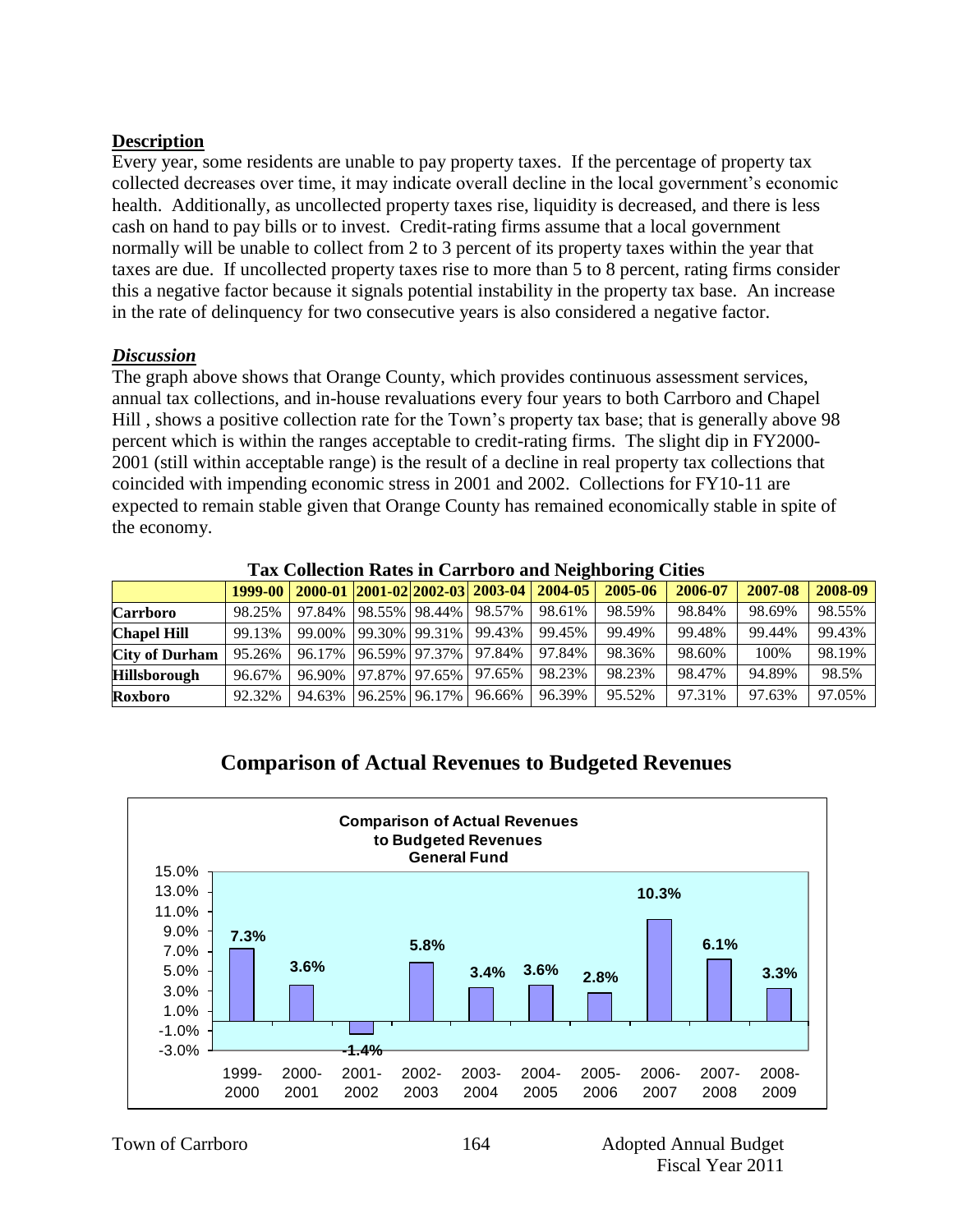|                                    | 1999-00      | 2000-01      | 2001-02      | 2002-03      | 2003-04      | 2004-05      | 2005-06      | 2006-07      | 2007-08      | 2008-09      |
|------------------------------------|--------------|--------------|--------------|--------------|--------------|--------------|--------------|--------------|--------------|--------------|
| <b>Budgeted Operating Revenue</b>  | \$9,507,659  | \$10,699,798 | \$11,735,655 | \$11,742,866 | \$13,004,301 | \$13,673,653 | \$14,533,843 | \$15,631,027 | \$16,540,942 | \$17,351,816 |
| <b>Actual Operating Revenue</b>    | \$10,201,691 | \$11,079,661 | \$11,577,023 | \$12,426,868 | \$13,441,792 | \$14,161,999 | \$14,945,970 | \$17,235,388 | \$17,556,752 | \$17,921,040 |
| <b>Revenue Variance</b>            | \$694,032    | \$379,863    | (\$158,632)  | \$684,002    | \$437,491    | \$488,346    | \$412,127    | \$1.604.361  | \$1,015,810  | \$569,224    |
| <b>Revenue Variance as % of</b>    |              |              |              |              |              |              |              |              |              |              |
| <b>Budgeted Operating Revenues</b> | 7.3%         | 3.6%         | $-1.4%$      | 5.8%         | 3.4%         | 3.6%         | 2.8%         | 10.3%        | 6.1%         | 3.3%         |

#### **Warning Trend: Increase in revenue shortfalls or surpluses as a percentage of budgeted revenues. Formula: Revenue Variance/Budgeted Operating Revenues**

#### **Description**

This indicator examines the differences between revenue estimates and revenues actually received during the fiscal year. Major discrepancies that continue year after year can indicate a declining economy, inefficient collection procedures, changes in the law, or inaccurate estimating techniques. One of the criteria reviewed by Standard and Poor's for the quality of financial management in a local government is financial results compared against original expectations. Variances between budget and actual results are indicative of management's financial planning capabilities over time. The Town aims to have variances exceeding budgeted estimates no larger than 3-5 percent and seeks to avoid shortfalls to maintain the town's fiscal health as surplus is one critical component of maintaining or improving fund balance levels.

#### *Discussion*

The variances in the graph indicate the Town's conservative approach to estimating revenues. The primary reason for the shortfall in FY01-02 is that the State of North Carolina withheld state-collected local revenues including the inventories tax reimbursement, utilities franchise and state telecommunications taxes, and intangible taxes, creating a revenue shortfall of approximately \$426,000. The Board and town staff worked diligently to reduce expenditures, and defer major capital outlay to preserve fund balance. This effort was fruitful in that the Town maintained undesignated fund balance at 25.6 percent, despite the shortfall in revenue. In FY05- 06, the primary contributing reason for the slight decrease in revenue variance is due to the narrow margin between the property tax levy estimate and what was received. It is more difficult to estimate property tax levy in a year where properties are being revalued countywide. FY06-07 variance jumped largely to a surprisingly strong showing across all categories of revenue. In FY 08-09, only three categories showed an increase from FY07-08. Those categories were: property tax revenue (\$782,578), other taxes and licenses (\$73,359), and grants and other revenues (\$339,264).

#### **Expenditure Indicators**

Expenditures are a rough measure of a local government's service output. Generally, the more a government spends in constant dollars (adjusted for inflation), the more services it is providing. This formula does not take into account how effective the services are or how efficiently they are delivered.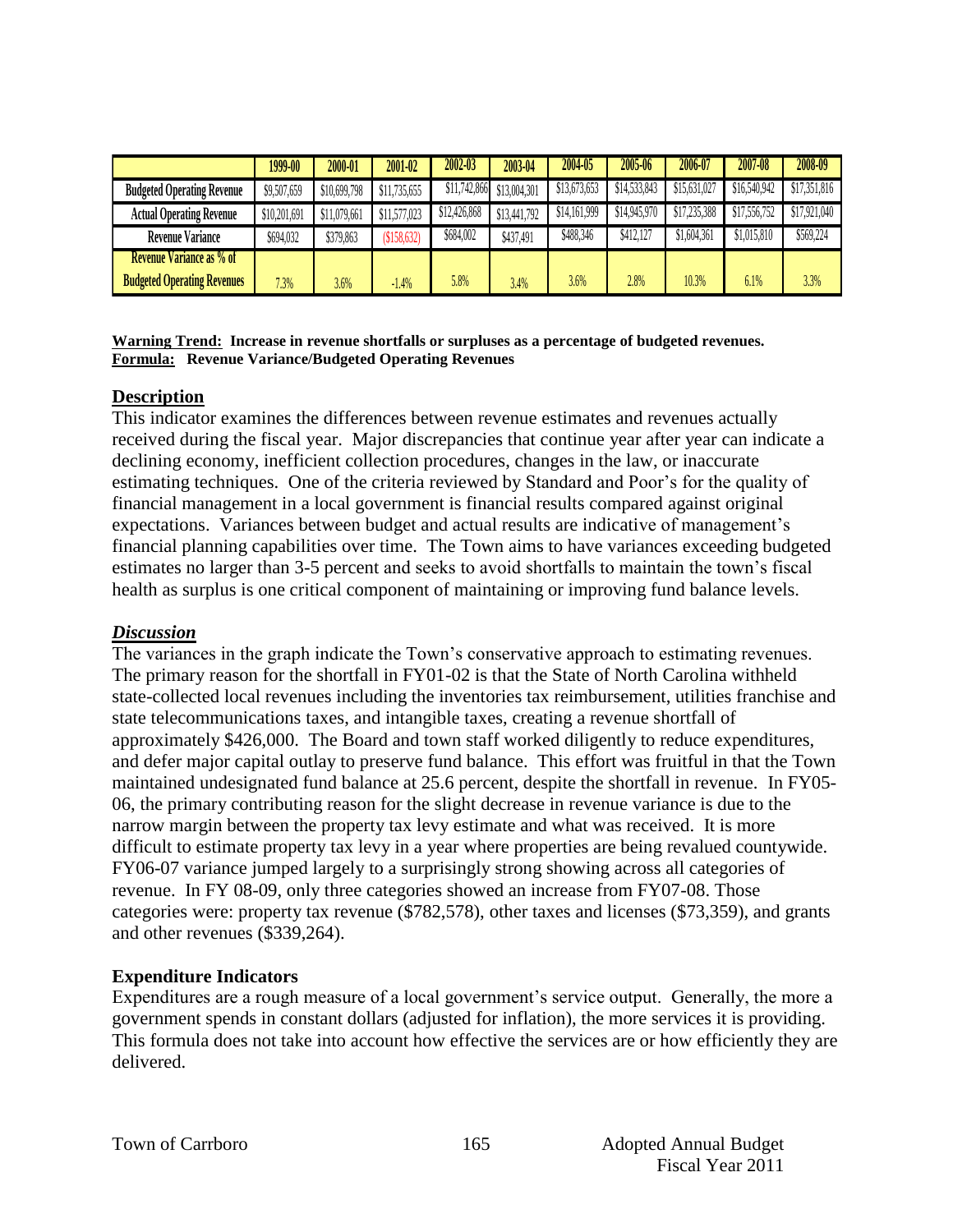# **Expenditures per Capita**



|                                              | 1999-00 | 2000-01                  | 2001-02      | 2002-03 | 2003-04 | 2004-05 | 2005-06 | 2006-07 | 2007-08 | 2008-09                                                                                    |
|----------------------------------------------|---------|--------------------------|--------------|---------|---------|---------|---------|---------|---------|--------------------------------------------------------------------------------------------|
| <b>Net Operating Expenditures</b>            |         | \$9,845,082 \$10,246,230 | \$10,874,451 |         |         |         |         |         |         | \$11,242,265 \$11,946,170 \$12,298,023 \$13,329,892 \$13,098,397 \$11,771,356 \$15,111,872 |
| (1998 dollars)                               |         |                          |              |         |         |         |         |         |         |                                                                                            |
| Population                                   | 15,520  | 16,012                   | 16,958       | 17,240  | 17,460  | 7,585   | 17,648  | 18,423  | 18,611  | 19,479                                                                                     |
| <b>Net Operating Expenditures Per Capita</b> | \$634   | \$640                    | \$641        | \$652   | \$684   | \$697   | \$637   | \$711   | \$632   | \$776                                                                                      |
| (1998 dollars)                               |         |                          |              |         |         |         |         |         |         |                                                                                            |

**Warning Trend: Increasing net operating expenditures per capita (constant dollars). Formula: Net Operating Expenditures/Population**

## **Description**

Changes in per capita expenditures reflect changes in expenditures relative to changes in population. Increasing per capita expenditures can indicate the provision of new services, rising costs of providing services (or supporting the personnel who provide them), or changes in accounting practices (see next section). If expenditures are greater than can be accounted for by inflation or the addition of new services, it may indicate declining productivity – that is, the government is spending more real dollars to support the same level of services.

#### *Expenditures per Capita in Carrboro*

Net operating expenditures, adjusted for inflation, show an increase in expenditures made by the Town since 1999-2000, from \$9,845,082 to \$15,111,872 in FY08-09, an increase of 53 percent. When adjusted for the combined impact of inflation and population, per capita spending increased from \$634 in FY99-00 to \$776 in FY 08-09, an increase of 22 percent.

Over the past ten years, expenditures per capita have risen incrementally, with FY2008-09 showing the biggest jump in per capita expenditures. In 1999-2000, the Board approved several notable initiatives: implementing the Integrated Pest Management program to limit the use of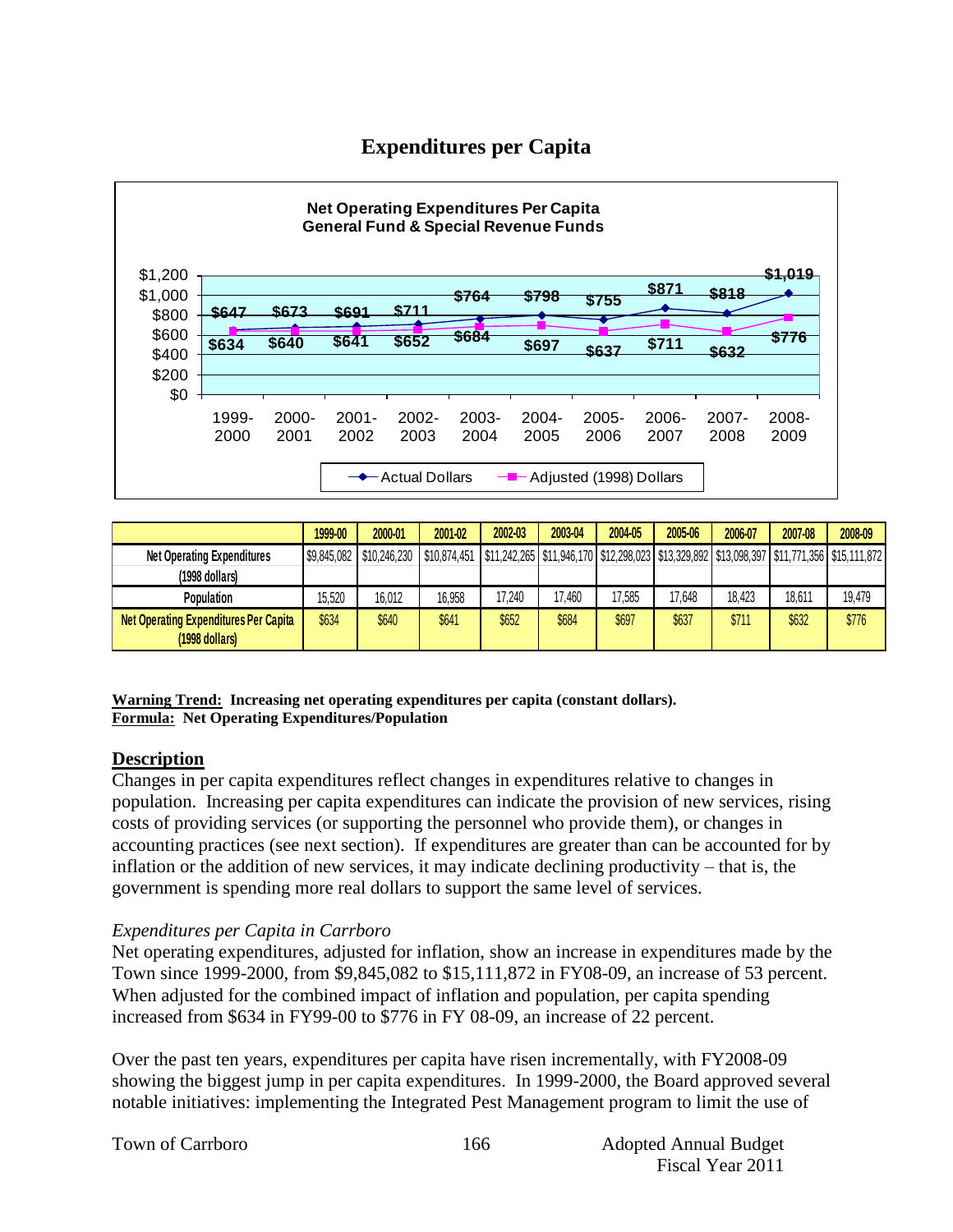conventional pesticides used by the Town; setting aside reserves to provide for mapping services to identify storm water systems and their components as mandated by the federal government; establishing an enabling technology environment and core network infrastructure in addition to funding a network administration position; funding three firefighters to meet OSHA mandates for fire ground operations; and creation of a groundskeeper position to maintain mowing as needed on Highway 54, playing fields, and for special events. The following highlights variations in fiscal years presented in the graph:

**FY2001-02** - Local governments and the state government were facing difficult economic straits. The State chose to freeze a number of state-collected local revenues beginning in February, catapulting the Town into a mid-year freeze on spending to preserve fund balance. Thus, expenditures were held to a level that mirrored spending in the previous year.

**FY2002-03** - At the time the budget was adopted, the Town was faced with uncertainty around the state's plans to freeze state-collected local revenues. With exception of the Board commitment to market adjustments for Public Works employees, neither market adjustments nor merit increases were budgeted, due to the budget crisis. In addition, the Town deferred capital and equipment replacement needs normally funded with lease financing. Later in that fiscal year, upon return of unexpected receipts from the State, the Board of Aldermen restored funding to pay for market adjustments for Town employees and restored \$50,000 for the street resurfacing program.

**FY2004-05** - The Town implemented the pay-for-performance appraisal system to reduce turnover, improve market competitiveness, and meet aggressive Board work plans. Expansion items include the investment in technology infrastructure such as the wireless technology to promote economic development, the placement of mobile laptops in police cars, and also increased support for transit services.

**FY2005-06 -** The per capita expenditures dropped. Carrboro maintained its tax rate at the same level and leveraged organizational spending to save or avoid future costs. Moving to a new phone contract, the Town saved phone costs; identified new fees, reorganized departmental activities to save on staffing costs, and transferred the cost of providing school resource officers to the Chapel Hill Carrboro School System. Actual savings in the budget approximated \$66,000. Cost avoidance measures saved another \$69,500, that if alternatives were not considered, the adopted budget would have been higher by that amount. In addition, the Town budget provided funds to prepare for serving the northern area of town that was to be annexed in January 2006. The drop in per capita shows the effort made by the Town to monitor its spending and services, given the population grew by a small amount  $-63$  people. This population count does not include the annexed area, which increased the Town's population by an estimated 775 people.

**FY 2006-07** - Per capita expenditures increased significantly primarily due to the increased capital investments including construction of the Roberson Bike Path and purchase of the records management software for the Police Department; and costs incurred for the new fire station.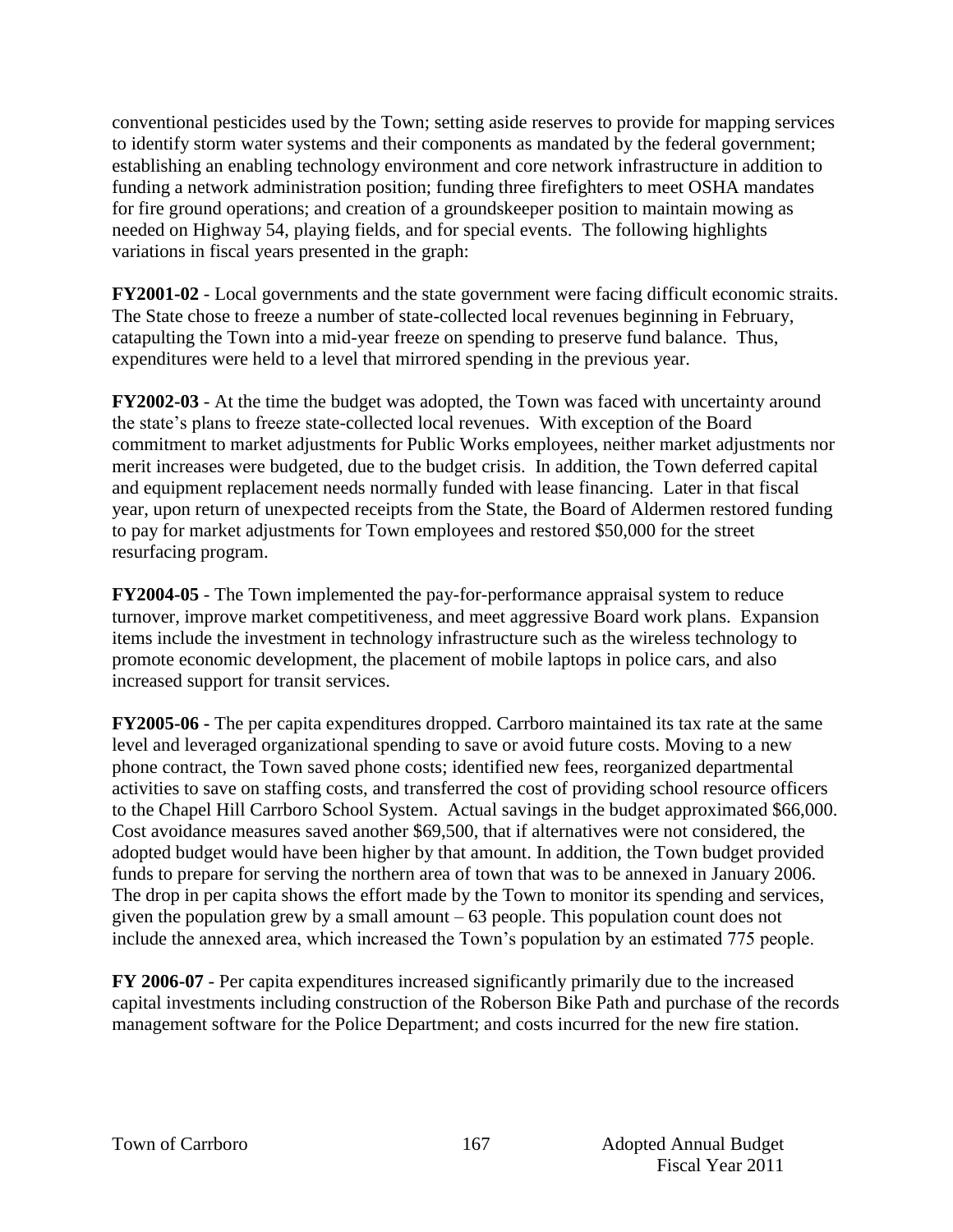**FY 2007-08 -** Per capita expenditures dropped due to several capital improvement projects that had been budgeted but were not completed until FY 08-09, including street resurfacing, northern area sewer outfall, etc.

**FY 2008-09 –** Per capita expenditures increased with an increase in the Town's share of public transportation and the purchase of a ladder truck for the Fire Department plus an increase in loans to local businesses through the Revolving Loan Fund.

Decreases in net operating per capita expenditures can be explained by highlighting events that have contributed to changes in expenditure levels. The following section spends considerable time looking at the various components of expenditures and service levels.



The chart above represents the allocation of funding for the various services provided by the Town. Approximately 64 percent of the Town's spending is dedicated to public safety (fire protection and law enforcement services) and public works (street and sidewalk maintenance; solid waste collections; building, grounds, and parks maintenance; and fleet maintenance). General government, which largely represents support services (finance, technology, personnel, town manager), and Board functions (town clerk, board, and nonprofit and advisory board budgets), represents approximately 15 percent of total spending. The remainder of programs (debt service, transportation, planning and recreation programs) combined represent approximately 21 percent of the net operating expenses.

## **Public Works Expenditures per Capita**

In inflation-adjusted dollars, Carrboro's per capita expenditures on public works have varied. The variability of public works spending is related to ongoing capital and maintenance needs including street maintenance, addressing storm water system repairs, and responding to major natural disasters (Jan 2000 & Dec 2002 ice storms). FY99-00 expenditures reflect a new groundskeeper position and the implementation of the Integrated Pest Management program to use least toxic materials in landscaping and grounds maintenance. In FY01-02, actual expenditures declined due to one-time non-recurring truck purchases made for the solid waste division in the prior year. The increase in FY02-03 reflects market adjustment salary increases in response to the 2001 salary study for public work employees to maintain market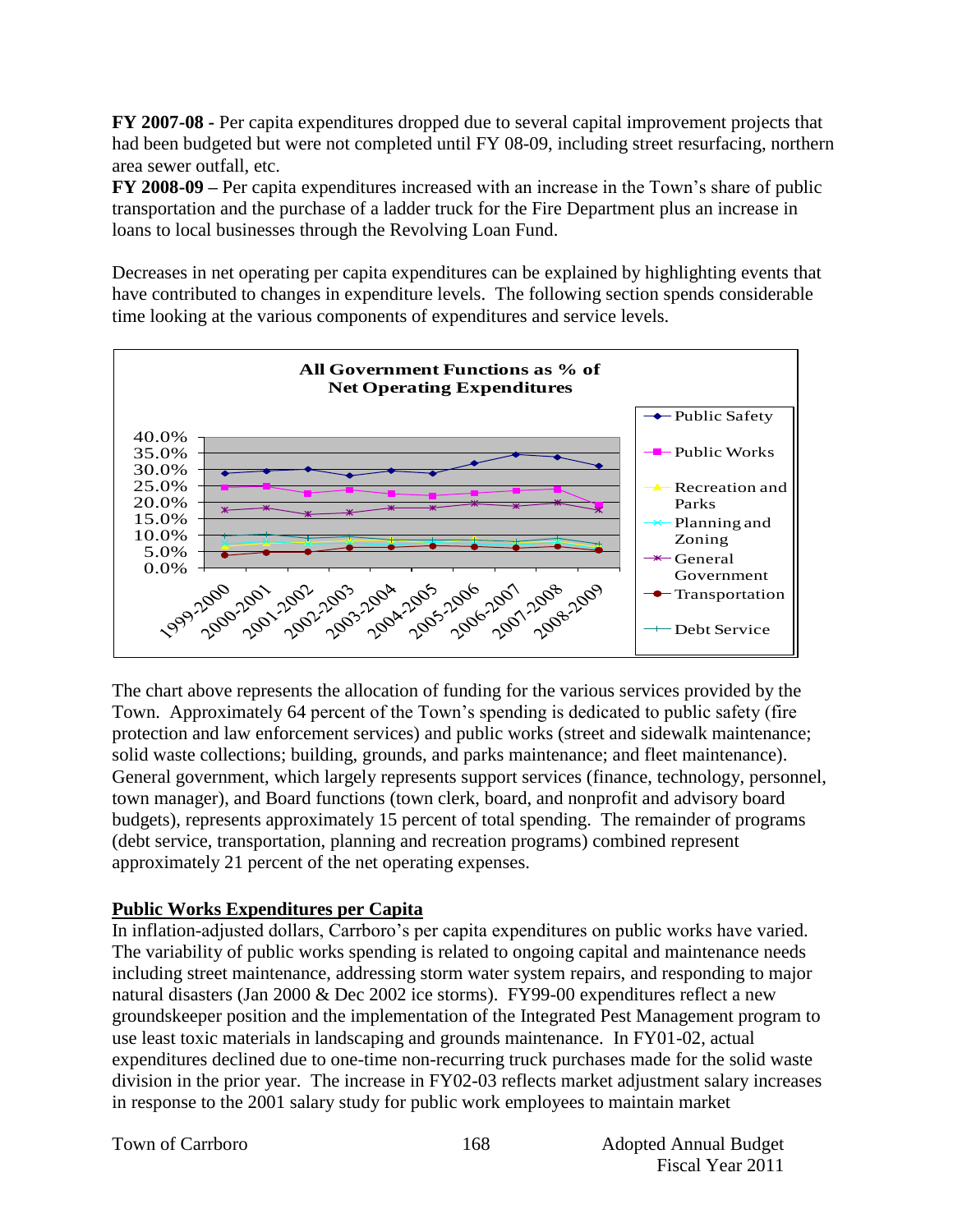competitiveness; furnishings needed for the Century Center (drapes, acoustics system, etc) and expenditures associated with the December 2002 ice storm. The dip in FY05-06 is partially the result of an accounting change whereby lease



payments on financed vehicles and equipment were reclassified to the debt service function to be consistent with the annual audit, reducing the actual costs by \$136,000. In addition, reorganization within the department moved a vacant position from Solid Waste to Streets to prepare for servicing the northern area of town upon annexation. The department continues to take advantage of truck technology in garbage collections, improving the cost effectiveness of services provided. Street resurfacing, which is done biennially, was performed in FY04-05, thus also contributing to the dip in FY05-06 per capita figures. The significant increase in FY06-07 is attributable to the hiring of an Engineering Technician, purchase of a solid waste vehicle, and engineering and construction costs for Roberson Bike Path. The decrease in FY07-08 is primarily due to the decrease in capital outlay expenditures. Even though expenditures increased in FY08-09, per capita costs decreased with a greater increase in population.

#### **Debt Service Expenditures Per Capita**

Debt costs include debt paid on general obligation bonds, installment financing for property and town infrastructure as well as equipment and vehicles. The Town has been able to take advantage of retiring debt and low interest rates to borrow for major infrastructure needs and maintain debt service at a relatively



constant level. In FY00-01, the Town made significant capital investments, purchasing land for the future Martin Luther King, Jr. Park; furnishings for the newly renovated Century Center; and major technology infrastructure (fiber optic outlay and phone system). In FY01-02, the Town experienced a fiscal downturn with the state freezing local revenues, forcing the Town to postpone lease payments for items purchased in FY01-02 until the following year. In FY02-03,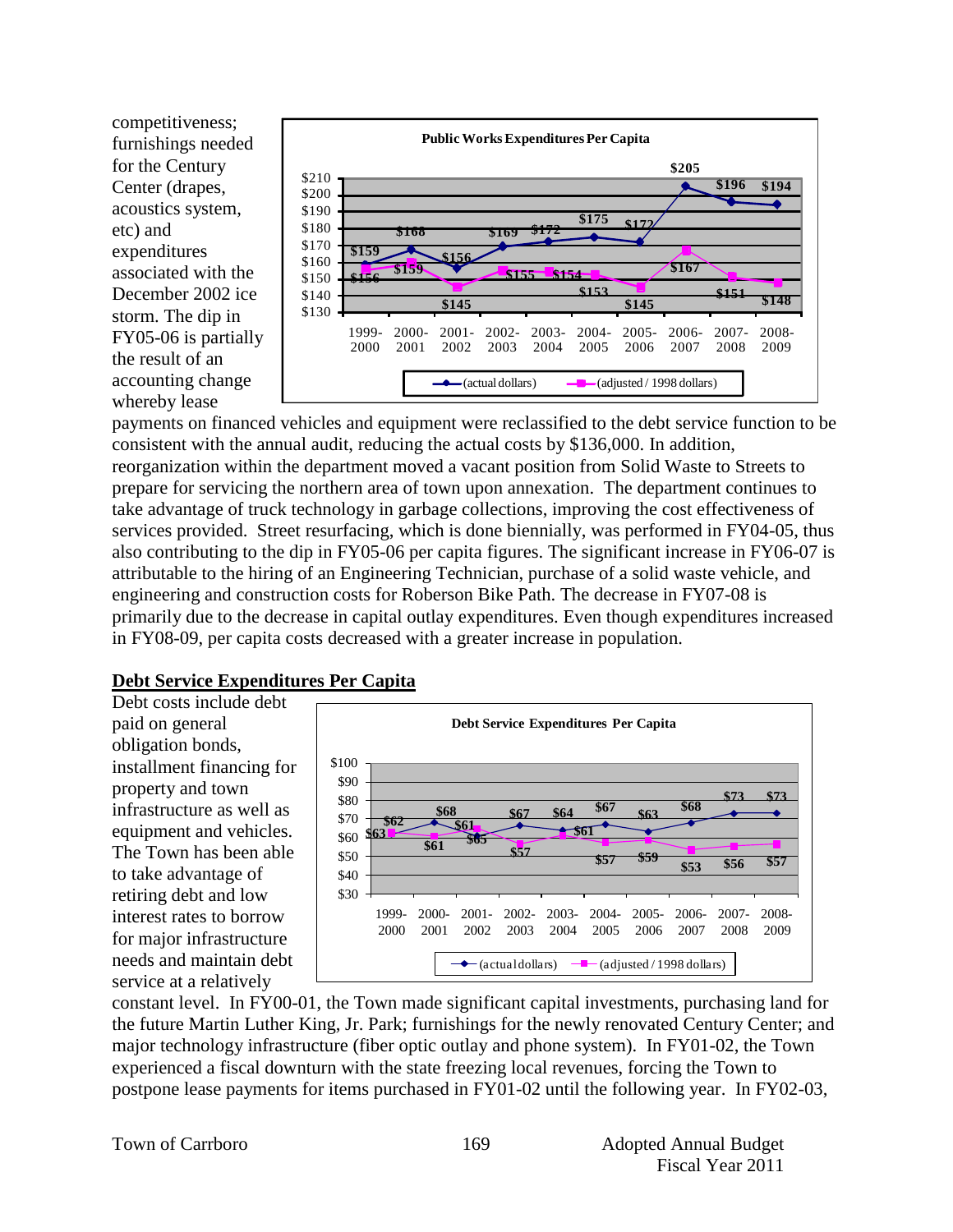the Town also continued its initiatives cited in the capital improvements plan to purchase land for the future public works facility and a parking lot in the downtown area (Rosemary and Sunset Streets). In FY03-04, a significant amount of lease-purchase debt was retired. The slight increase in debt service in FY04-05 reflects a small increase in lease-purchase debt for vehicles and equipment. Debt costs dropped slightly as lease-purchase debt expired and the Town extended loan periods from three to five years to more closely reflect the life of the vehicles and equipment financed. In FY06-07, the increase in debt service is due to the bond funded sidewalk construction program and financing of vehicles and equipment. Debt service expenditures continue to increase in FY07-08 with the financing of larger equipment such as the Solid Waste rear loader and for the aerial truck for the Fire Department. Costs for FY08-09 remained level because there was no financing for equipment or vehicles, interest rates were low on sidewalk BANS and the maturity of long-term debt.

## **General Government Expenditures per Capita**

Adjusted for inflation, general government expenditures per capita have increased about 23.4

percent for the ten year period. The Town began investing significantly in technology beginning in FY99-00, hiring a fulltime network administrator to implement and automate town



operations. Beginning in FY00-01, the Town purchased a new automated phone system, financial system, and implemented a network infrastructure to connect three town facilities via fiber optic outlay. In FY03-04, the Town added another IT position to support desktop and enduser support needs and began to automate and upgrade various departmental applications including GIS, downtown wireless access, fleet maintenance and recreation registration programs. The increase in FY02-03 is due to a budgetary decision to centralize all technology purchases in the IT budget to gain standardization and cost efficiencies in technology purchases. Other initiatives have also accounted for the overall increases in the general government category including support for Assistant to the Mayor (FY99-00); downtown visioning study and introduction of employee tuition assistance program (FY00-01); and camera services for Board meetings (FY01-02). Since FY04-05, the Town has continued to maintain regular replacement of technology infrastructure, support for wireless technology, implemented mobile laptop technology in police cars, and more recently, purchased an automated record management system for the Police Department. In FY07-08, the Town added an online system for recreation registration and a cost accounting system for the Public Works Department. Per capita costs increased in FY08-09 due to an increase in loans to local businesses through the Revolving Loan Fund.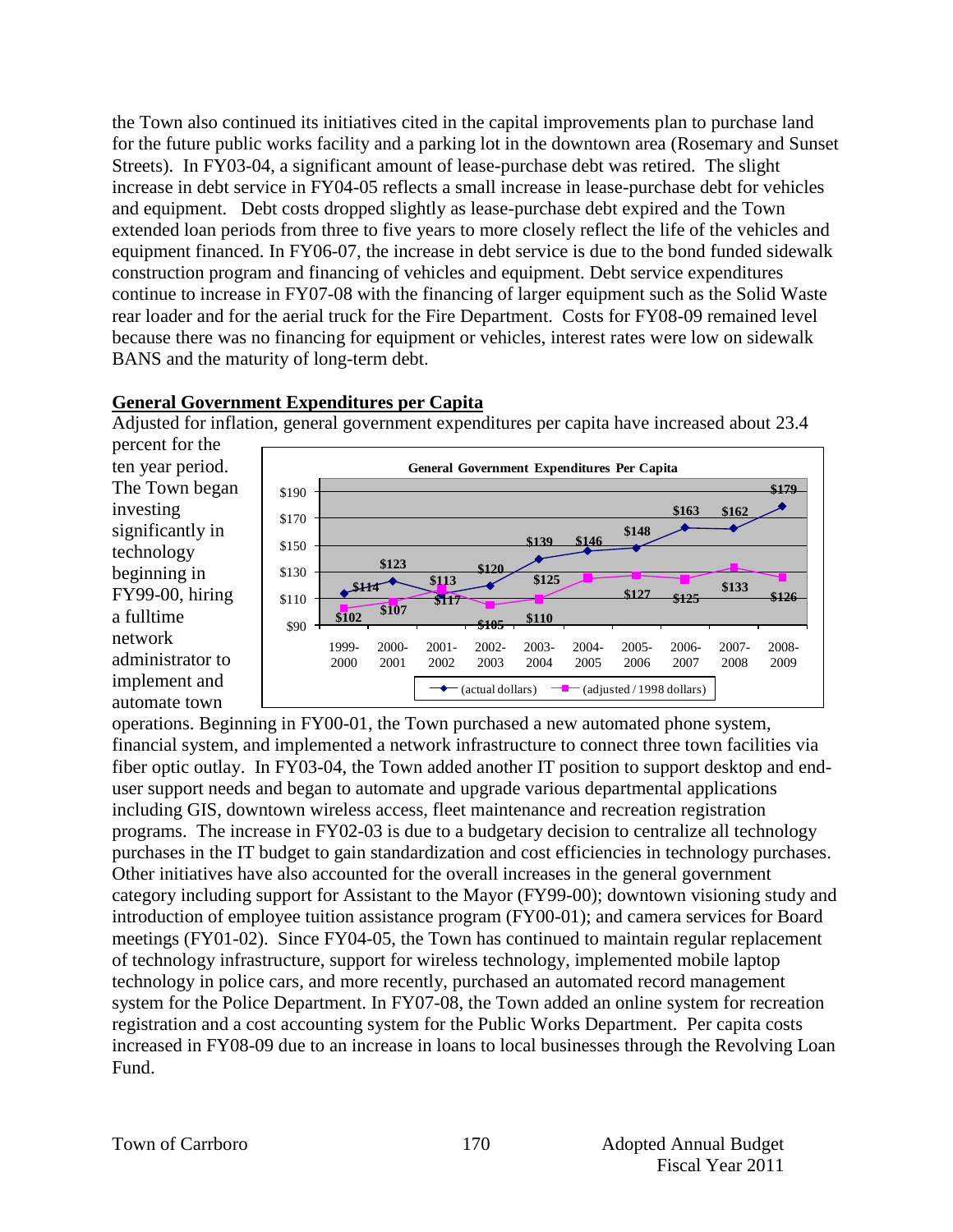## **Planning Expenditures Per Capita**

Adjusted for inflation, planning expenditures on a per capita basis have been fairly stable the past ten years. The slight variations in the Planning Department highlight two key dynamics that

affect the departmental budget: permitting activity and personnel turnover. The decreases in FY99-00 and FY03-04 are due to turnover of planning and zoning staff (Environmental Planner and Zoning Specialists). The



decrease in FY01-02 is due to lower permitting activity that resulted in a significant decrease in engineering costs. Engineering costs also declined again in FY02-03. The increase in FY00-01 is due to the creation of an Environmental Planner position and filling of positions vacant in the prior year. The increase in FY02-03 is due to salary adjustments recommended in the pay study performed in 2001. In FY04-05, the Board funded a transit contract to explore transportation circulation options through the downtown area. In addition, salary costs increased over the previous year due to less staff turnover. FY05-06 continues to show a slightly declining per capita spending trend in Planning. The trend follows the pattern seen in previous years - staffing vacancies in the planning and zoning divisions and even lower engineering costs associated with development. FY06-07 is marked by vacancies in planning positions (transportation and environmental planners, which are now currently filled). However, land use applications have been in process that will result in construction activity and improvements in the downtown and northern areas of town. Expenses for 07-08 increased slightly with the filling of the Transportation and Environmental Planner positions. Contracted services and engineering costs deceased in FY08-09.

## **Recreation and Parks Expenditures per Capita**

Per capita expenditures in the Recreation and Parks department, adjusted for inflation, increased 16 percent in the past ten years. The increase is due to the addition of new programs and services, replacement of aging park infrastructure, and the addition of a new facility, the Century Center, in the

![](_page_12_Figure_7.jpeg)

downtown area that offers numerous meeting rooms and facility services. Recreation programs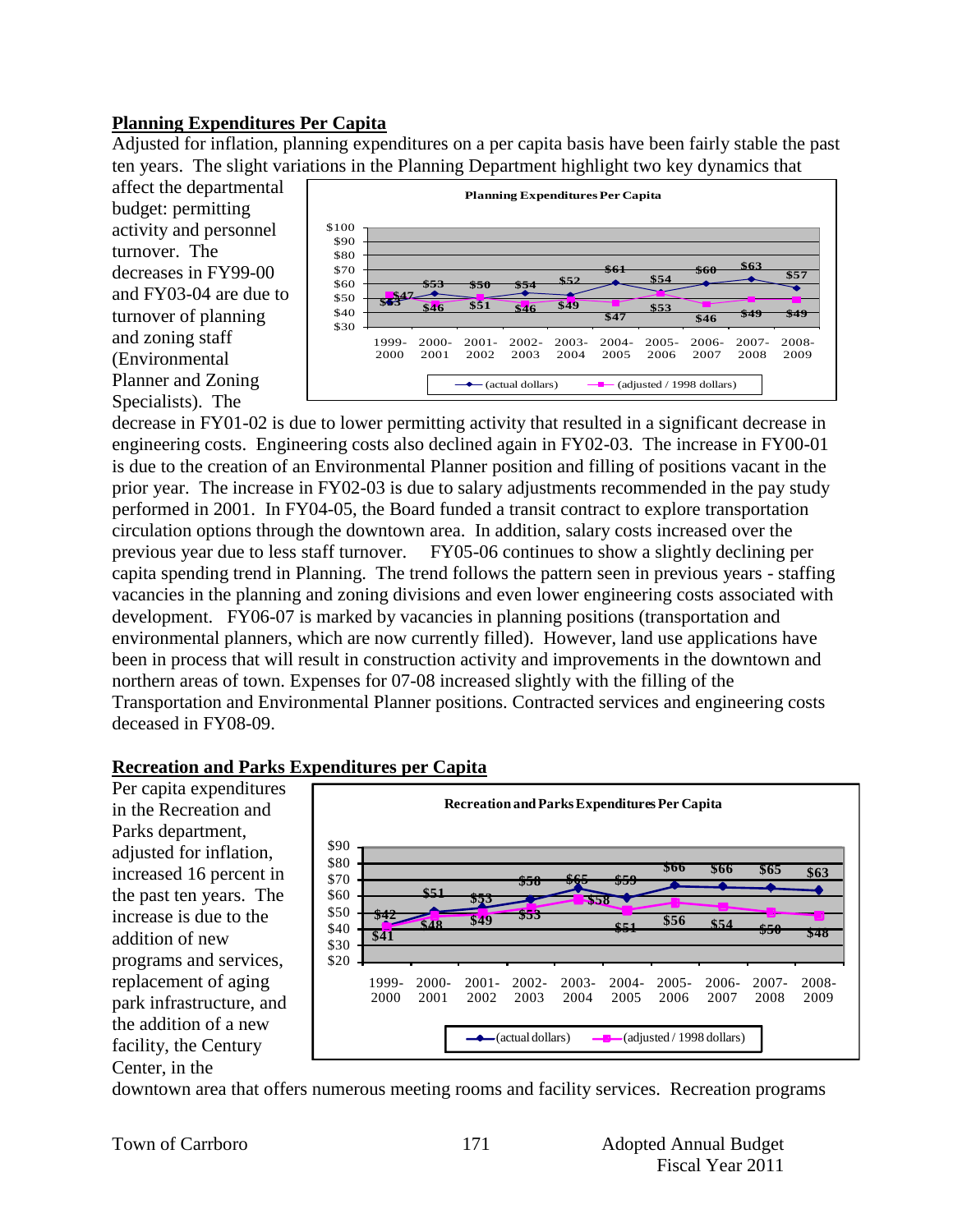that have been added include: teen camp, movies on Town Commons (FY98-99); midget football team (FY99-00); Century Center facility services (FY00-01); concert series at both the Century Center and Town Commons, and Music Festival (FY03-04). Beginning in FY02-03, the Town began an aggressive capital program to replace aging park infrastructure, purchasing playground equipment for Anderson and Wilson Parks, and in FY03-04, replacing the ball field lights and tennis court fencing in Anderson Park, and tennis court lights in Wilson Park. The increase in FY01-02 reflects the annualized operating costs incurred from bringing the Century Center online in March 2001. In FY04-05, the department experienced turnover and also reorganized reflecting a \$30,000 decrease in overall salary. Decreased capital spending also contributed to overall lower spending (\$96,000). In FY05-06, the department replaced a vehicle and continued with park improvements such as playgrounds, returning to levels experienced in FY03-04. Since FY05-06, the department has continued improvements to the park infrastructure through FY07-08. The delay in construction of the Wilson Park Bathroom resulted in the decrease in adjusted dollars for FY07-08. Even though expenditures increased in FY08-09, per capita costs decreased with a greater increase in population.

## **Transportation Expenditures Per Capita**

The Town and UNC-Chapel Hill are partners in the transit system administered by the Town of Chapel Hill. Carrboro's contribution into this partnership, adjusted for inflation has increased 60 percent since 1999-2000. In FY00-01, transit expenditures increased due to several factors. The Town's per capita share (based on ridership use) increased from 13 percent to 15.66 percent. Overtime costs, market adjustment and personnel reclassification costs stemming from a shortage of transit personnel along with rising fuel costs also contributed to cost increases in

FY00-01. In FY01-02, the Board approved upgrading the F route to improve transit access within the Town and participating in fare-free transit services beginning in January 2002. The increase in FY02-03 represents the annualized and successful impact of the fare-free transit program. FY03-04 expenses afforded the addition of the Jones Ferry Park and Ride lot;

![](_page_13_Figure_4.jpeg)

health insurance increases and pay adjustments for transit employees; reserves needed for replacing the transit facility in 2006; increased vehicle replacement costs; additional positions for the fleet maintenance division, holiday route services; and an additional route to Chapel Hill High School. The Town funded the increase in the local share of the transit contract for pay adjustments for a full-time EZ Rider driver and a part-time reservationist in FY04-05. The transit contract remained unchanged in FY05-06, in spite of increased fuel costs and other ongoing operational costs. This is primarily due to increased state and federal pass-through funds that supported the transit operations and thus mitigated the local match required. With a grant and local funds, Shared Ride Feeder services were enabled in areas of Carrboro that do not have regular bus service. Trips are provided between designated bus stops in the "feeder" zones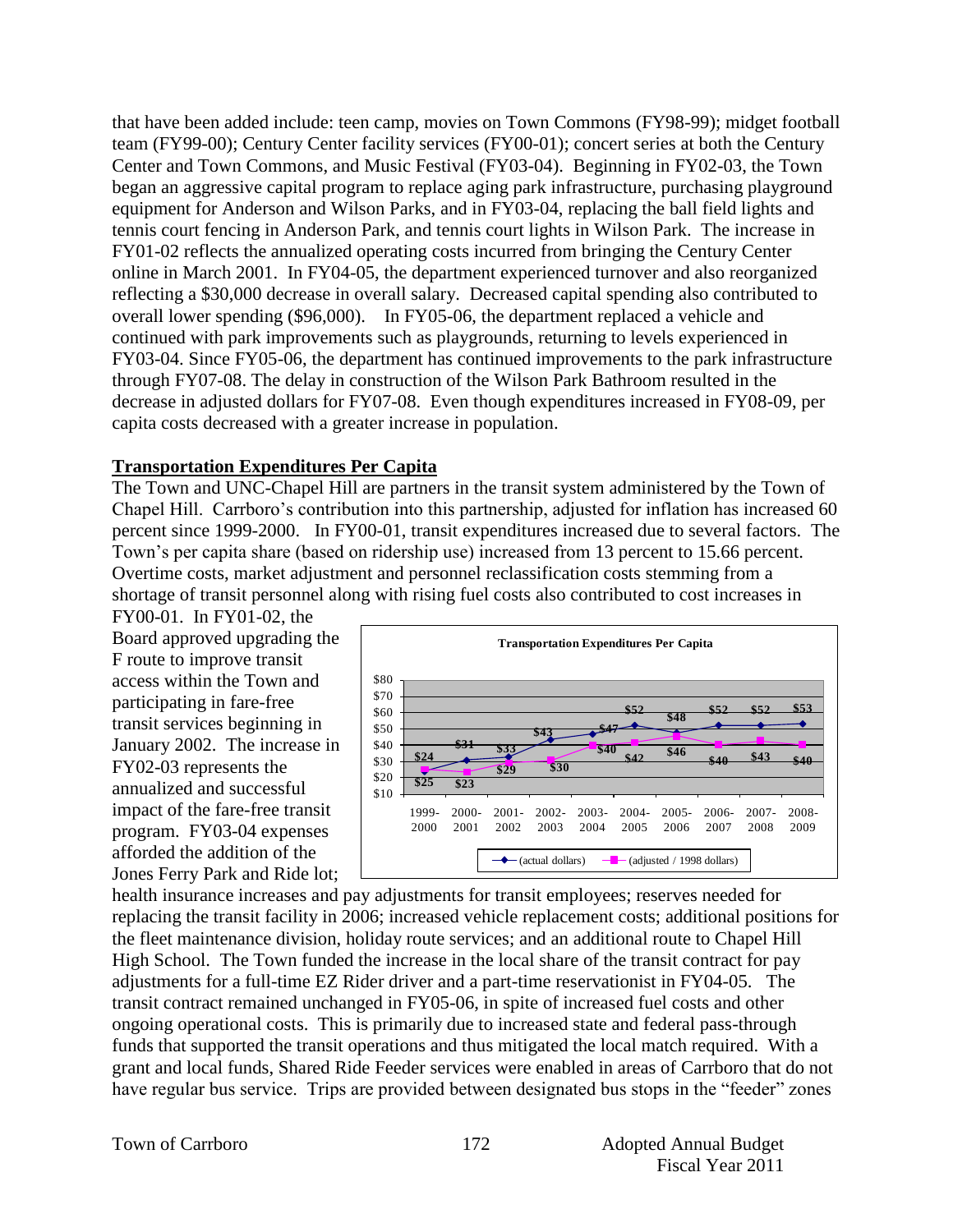and the nearest bus routes or to another "feeder" service. This service extends largely to the northern areas of town. The transit budget has remained stable due to continued federal and state grant funding.

## **Public Safety Expenditures per Capita**

Public safety expenditures per capita experienced an increase of \$59 per capita total or an increase of 32 percent (adjusted for inflation) in the past ten years. In all, 12 fire fighters, 1 safety officer, and 6 law enforcement personnel (1 School Resource Officer, 1 Investigator, 3 patrol officers, and 1 community policing officer) have been added since 1998. Several positions were added in FY03-04 (3 firefighters and 3 police officers). The firefighters were funded to address OSHA and national standards in providing fire suppression services. Over time, adding the

firefighters has moved the department forward to meeting the intent of the recommended standards for the necessary number of personnel to combat single-family, full alarm dwelling fires. Six fire fighters have been added in anticipation of the opening of the new fire substation in the

![](_page_14_Figure_4.jpeg)

northern area. The police personnel have been added primarily due to increases in the population, calls for services, and heavy caseloads in the Investigations division. In addition, maintaining competitive salaries has been a challenge in the public safety arena over the past several years, requiring special pay adjustments for police and fire personnel in FY2001-02 to compete with external market forces and to avoid high turnover rates experienced in FY1999-00 and 2000-01.

Spending, as shown in the FY02-03 audit report, decreased by approximately \$80,000. The lower spending reflects a decrease in actual salary costs in the patrol division of the police department, presumably due to high turnover. In addition, the fire department had completed renovations on the fire department that had been funded in the previous year (\$33,000 decrease). The jump in per capita spending in FY05-06 provided for policing services to the annexed area; increase in the number of police vehicles outfitted with mobile data terminals; and contractual fire services with the New Hope Fire District to provide service coverage in the transition area. FY 06-07 per capita costs increased based on staffing for the new northern area fire substation and will continue to rise with the upcoming opening of the northern area fire substation. The decrease in expenditures in FY 07-08 is due to the one time capital outlay cost for the fire truck in FY 06-07. FY08-09 costs increased with the purchase of a ladder truck for the Fire Department.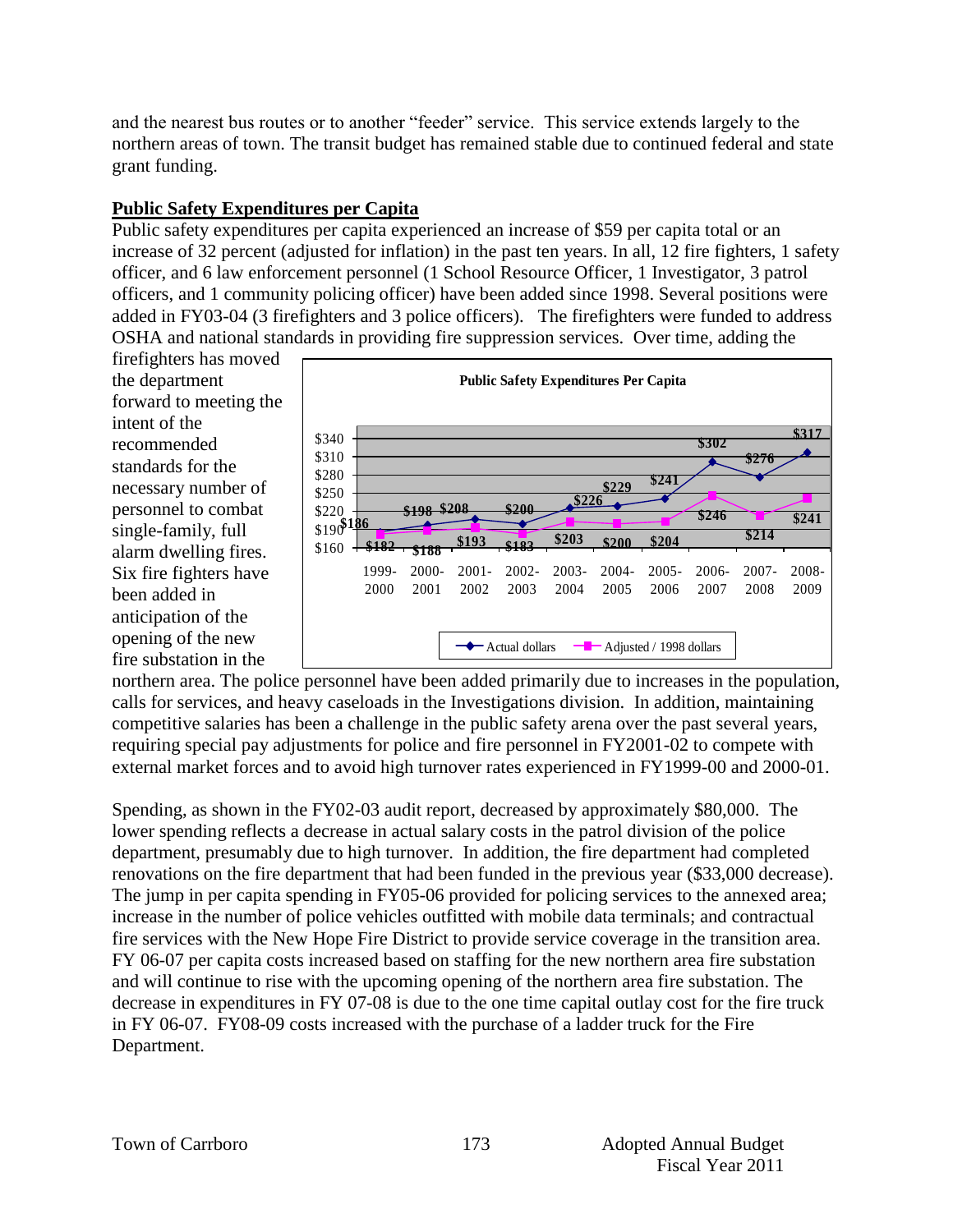![](_page_15_Figure_0.jpeg)

## **Fringe Benefits**

|                                         | 1998-1999   | 1999-2000 | 2000-2001               | 2001-2002   | 2002-2003   | 2003-2004                                             | 2004-2005 | 2005-2006 | 2006-2007 | 2007-2008               | 2008-2009 |
|-----------------------------------------|-------------|-----------|-------------------------|-------------|-------------|-------------------------------------------------------|-----------|-----------|-----------|-------------------------|-----------|
| <b>Expenditures for fringe benefits</b> | \$865.000   |           | \$974.473 \ \$1.148.495 | \$1,292,969 | \$1.359.093 |                                                       |           |           |           | \$2,200,596 \$2,320,487 |           |
|                                         |             |           |                         |             |             |                                                       |           |           |           |                         |           |
| Salaries/Wages (FT, PT, OT, Temp)       | \$4,056,448 |           | \$4.379.422 \$4.844.854 | \$5,342,799 | \$5.439.196 | \$6,038,242   \$6,231,917   \$6,309,042   \$6,660,107 |           |           |           |                         |           |
| <b>Fringe benefits as % of overall</b>  |             |           |                         |             |             |                                                       |           |           |           |                         |           |
| wage and salary expenditures            | 21.3%       | 22.3%     | 23.7%                   | 24.2%       | 25.0%       | 25.6%                                                 | 25.8%     | 25.8%     | 29.1%     | 30.6%                   | 31.1%     |

#### **Warning Trend: Unexplained, uncontrolled, or unanticipated increases in fringe benefit costs may signal a warning trend to credit rating industries.**

#### **Formula: Expenditures for Fringe Benefits/Salaries &Wages (including benefits) Description**

Fringe benefits represent the costs, in addition to salaries and wages, incurred by a jurisdiction to support the personnel it employs. The calculation in this indicator includes FICA payments, health insurance payments, retiree insurance payments, separation allowance payments for retired police officers, retirement payments, and supplemental retirement insurance payments. FICA, retirement, and supplemental retirement benefits are fixed as a certain percentage of salaries and will rise accordingly. Vacation pay and sick leave programs are not considered

fringe benefits since both are usually paid out of regular salary expense line items.

## *Discussion*

Fringe benefits, as a percentage of the overall wages and salaries paid in Carrboro, rose steadily from FY99-00 through FY02-03 and increased slightly through FY05-06. The increase in fringe benefits over the entire period of time is largely due to double-digit increases in the cost of health insurance costs for employees and retirees. Some of the increase includes the decision by the Board to increase the Town's subsidy for dependent health insurance from 30 percent in FY98- 99 up to 50 percent in FY99-00. In addition, the number of retirees benefiting from the Town's insurance coverage subsidy has increased retiree insurance costs over the past few years. Police officers who retire and are eligible for a separation allowance benefit are also part of increasing fringe costs. To stem double digit increases, the Town renegotiated health benefits with a new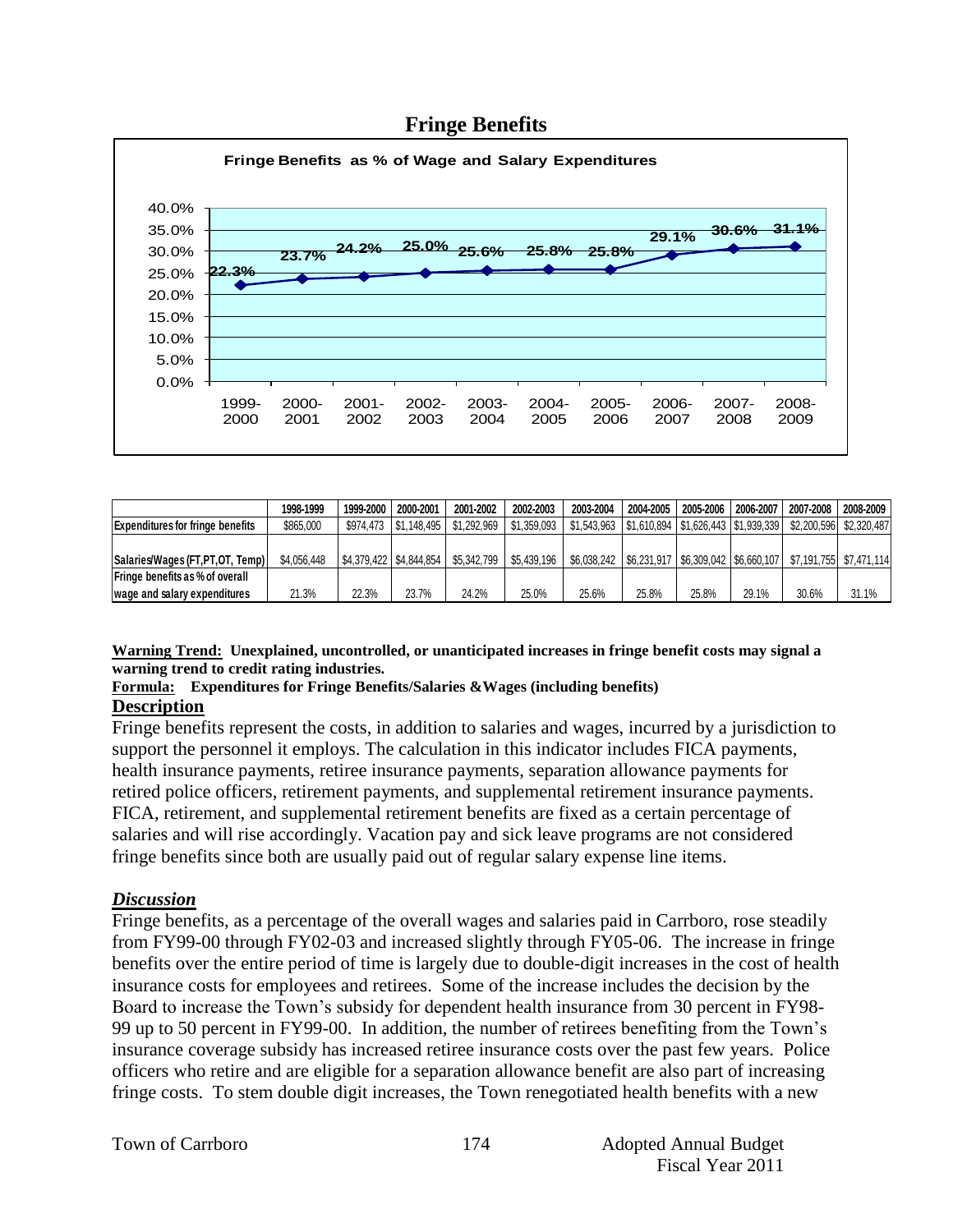provider three years ago. The Town, through its broker continues to monitor and negotiate for good benefit rates. Costs have increased monumentally since FY05-06 due to increases in insurance premiums and additional positions for departments.

![](_page_16_Figure_1.jpeg)

# **Municipal Employees per 1,000 Residents**

|                                      | 1998-1999 | 1999-2000 | 2000-200 | 2001-2002 | 2002-2003 | 2003-2004 | 2004-2005 |        | 2005-2006 2006-2007 2007-2008 |        | 2008-2009 |
|--------------------------------------|-----------|-----------|----------|-----------|-----------|-----------|-----------|--------|-------------------------------|--------|-----------|
| Population                           | 15,133    | 15,520    | 16,012   | 16,958    | 17,240    | 460,      | 17,585    | 17,648 | 18,423                        | 18.61' | 19,479    |
| Number of municipal employees        | 124       |           | 132      |           |           | 14'       | 141       | 142    | 148                           |        |           |
| approved                             |           | 130       |          | 132       | 132       |           |           |        |                               | 153    | 155       |
| Municipal Employees per 1,000 reside | 8.19      | 8.38      | 8.24     | 7.78      | 7.66      | 8.08      | 8.02      | 8.05   | 8.03                          | 8.22   | 7.96      |

**Warning Trend: Increasing number of full-time municipal employees per (1,000) capita. Formula: Number of Municipal Employees (approved)/Population/1000**

## **Description**

Because personnel costs are a major portion of a local government's operating budget, plotting changes in the number of employees per capita (or per thousand residents) is a good way to measure changes in expenditures. An increase in employees per capita might indicate that expenditures are rising faster than revenues that the government is becoming more labor intensive, or that personnel productivity is declining.

## *Discussion*

The number of municipal employees per capita has remained relatively stable over the past six years. The budgetary history shows sporadic jumps in the number of positions approved by fiscal year, with significant increases in positions approved in FY 00-01, FY 03-04 and FY 06- 07. The increase in positions has largely been for the public safety function to meet OSHA ground fire operations requirements and to manage the increased calls for service due to increased population. In the past ten years, twenty five new positions have been approved. Of those, 12 are firefighters (includes 9 hired for the eventual opening of the second fire station in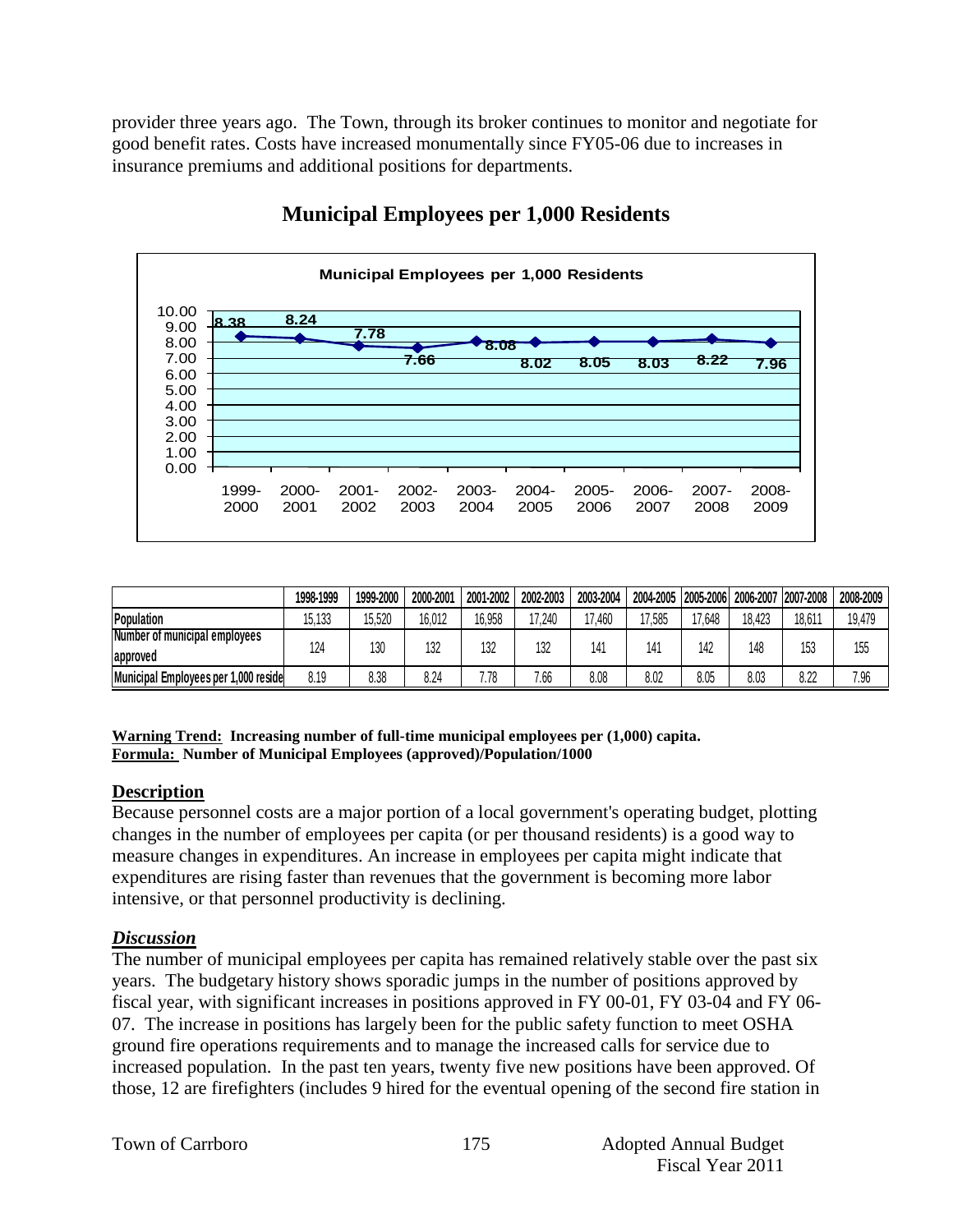the northern transition area in FY 09-10) and 7 are police officers (2 Investigator and 5 Police Officers). Other positions include 2 technology positions to support the technology needs within the organization, 1 environmental planner, 1 engineering technician for the public works department, and 2 recreation and parks positions that changed from part-time to full-time. In FY 2008-09 two police officer positions were approved – one in Community Services and one in Criminal Investigations. Even with these 2 approved positions, the number of employees per 1,000 residents decreased due to an increase in population.

# Work Force Totals Permanent Full-time *Twenty-Year History*

| <b>FY</b> | <b>Attrny</b>                                            | Mayor & Mngr<br><b>Board</b> |                | Econ<br>Dev.   | <b>Clerk</b> | <b>Mgmt</b><br><b>Svcs</b> | <b>Personnel</b> | <b>Police</b> | <b>Fire</b> | <b>Planning</b> | <b>Public</b><br><b>Works</b> | Rec            | Parks & TOTAL |
|-----------|----------------------------------------------------------|------------------------------|----------------|----------------|--------------|----------------------------|------------------|---------------|-------------|-----------------|-------------------------------|----------------|---------------|
| 1990-91   | $\Omega$                                                 | $\Omega$                     | 2              | $\overline{0}$ | $\mathbf{1}$ | 5                          | $\Omega$         | 26            | 10          | 13              | 31                            | 5              | 93            |
| 1991-92   | $\Omega$                                                 | $\Omega$                     | $\overline{c}$ | $\Omega$       | $\mathbf{1}$ | 6                          | $\overline{0}$   | 26            | 12          | 13              | 31                            | $\overline{5}$ | 96            |
| 1992-93   | $\Omega$                                                 | $\Omega$                     | $\overline{2}$ | $\mathbf{0}$   | $\mathbf{1}$ | 6                          | $\theta$         | 29            | 12          | 13              | 31                            | 5              | 99            |
| 1993-94   | $\Omega$                                                 | $\overline{0}$               | $\overline{2}$ | $\overline{0}$ | $\mathbf{1}$ | $\overline{7}$             | $\mathbf{0}$     | 29            | 13          | 13              | $32\,$                        | 6              | 103           |
| 1994-95   | $\overline{0}$                                           | $\overline{0}$               | 3              | $\mathbf{0}$   | $\mathbf{1}$ | $\tau$                     | $\theta$         | 31            | 15          | $12\,$          | 33                            | 6              | 108           |
| 1995-96   | $\Omega$                                                 | $\overline{0}$               | 3              | $\overline{0}$ | $\mathbf{1}$ | $\overline{7}$             | $\mathbf{0}$     | 34            | 19          | 12              | 32.5                          | 6.5            | 115           |
| 1996-97   | $\mathbf{0}$                                             | $\overline{0}$               | 3              | $\mathbf{0}$   | $\mathbf{1}$ | $\tau$                     | $\mathbf{0}$     | 35            | 19          | 12              | 32.5                          | 6.5            | 116           |
| 1997-98   | $\overline{0}$                                           | $\overline{0}$               | 3              | $\overline{0}$ | $\mathbf{1}$ | $\overline{7}$             | $\mathbf{0}$     | 36            | 21          | 13              | 33                            | 8              | 122           |
| 1998-99   | $\Omega$                                                 | $\overline{0}$               | $\overline{2}$ | 1              | 1            | 5                          | $\overline{c}$   | 36            | 21          | 13              | 34                            | 9              | 124           |
| 1999-00   | $\mathbf{0}$                                             | $\overline{0}$               | 2              | $\mathbf{1}$   | $\mathbf{1}$ | 6                          | $\sqrt{2}$       | 37            | 24          | 13              | 35                            | 9              | 130           |
| 2000-01   | $\mathbf{0}$                                             | $\overline{0}$               | 2              | $\mathbf{1}$   | $\mathbf{1}$ | 6                          | $\mathbf{2}$     | 38            | 24          | 14              | 35                            | 9              | 132           |
| 2001-02   | $\mathbf{0}$                                             | $\overline{0}$               | $\overline{2}$ | $\mathbf{1}$   | $\mathbf{1}$ | $\overline{7}$             | 2                | 37            | 24          | 14              | 35                            | 9              | 132           |
| 2002-03   | $\overline{0}$                                           | $\overline{0}$               | $\overline{2}$ | $\mathbf{1}$   | $\mathbf{1}$ | $\tau$                     | $\overline{2}$   | 37            | 24          | 14              | 35                            | 9              | 132           |
| 2003-04   | $\Omega$                                                 | $\overline{0}$               | 2              | $\mathbf{1}$   | $\mathbf{1}$ | 8                          | $\sqrt{2}$       | 40            | 28          | 14              | 35                            | 10             | 141           |
| 2004-05   | $\Omega$                                                 | $\overline{0}$               | $\overline{2}$ | $\mathbf{1}$   | $\mathbf{1}$ | 8                          | $\overline{c}$   | 40            | 28          | 14              | 35                            | 10             | 141           |
| 2005-06   | $\overline{0}$                                           | $\mathbf{0}$                 | $\overline{2}$ | $\mathbf{1}$   | $\mathbf{1}$ | 8                          | 2                | 41            | 28          | 14              | 35                            | 10             | 142           |
| 2006-07   | $\overline{0}$                                           | $\overline{0}$               | $\overline{c}$ | 1              | $\mathbf{1}$ | 8                          | 2                | 41            | 33          | 14              | 36                            | 10             | 148           |
| 2007-08   | $\overline{0}$                                           | $\overline{0}$               | $\overline{2}$ | $\mathbf{1}$   | $\mathbf{1}$ | 8                          | $\overline{2}$   | 42            | 36          | 14              | 36                            | 11             | 153           |
| 2008-09   | $\Omega$                                                 | $\overline{0}$               | $\overline{2}$ | $\mathbf{1}$   | $\mathbf{1}$ | 8                          | $\overline{2}$   | 44            | 36          | 14              | 36                            | 11             | 155           |
| 2009-10   | $\Omega$                                                 | $\overline{0}$               | $\mathbf{2}$   | $\mathbf{1}$   | $\mathbf{1}$ | 8                          | $\overline{c}$   | 44            | 36          | 14              | 36                            | 11             | 155           |
| 2010-11   | $\boldsymbol{0}$                                         | $\mathbf{0}$                 | 4              | $\mathbf{1}$   | $\mathbf{1}$ | 6                          | $\overline{c}$   | 44            | 36          | 14              | 36                            | 11             | 155           |
|           | Note: All positions are budgeted within the General Fund |                              |                |                |              |                            |                  |               |             |                 |                               |                |               |

## **Description of Position Changes**

**FY90-91** - Zoning Development Coordinator added.

**FY91-92** - Program Support Assistant added to Management Services, 2 Fire Drivers/Operators added

**FY92-93** - 2 Police Officers, 1 DARE Officer added.

**FY93-94**- Personnel Technician added in Management Services, Fire Fighter, Recreation Specialist, and Sanitation Equipment Operator added.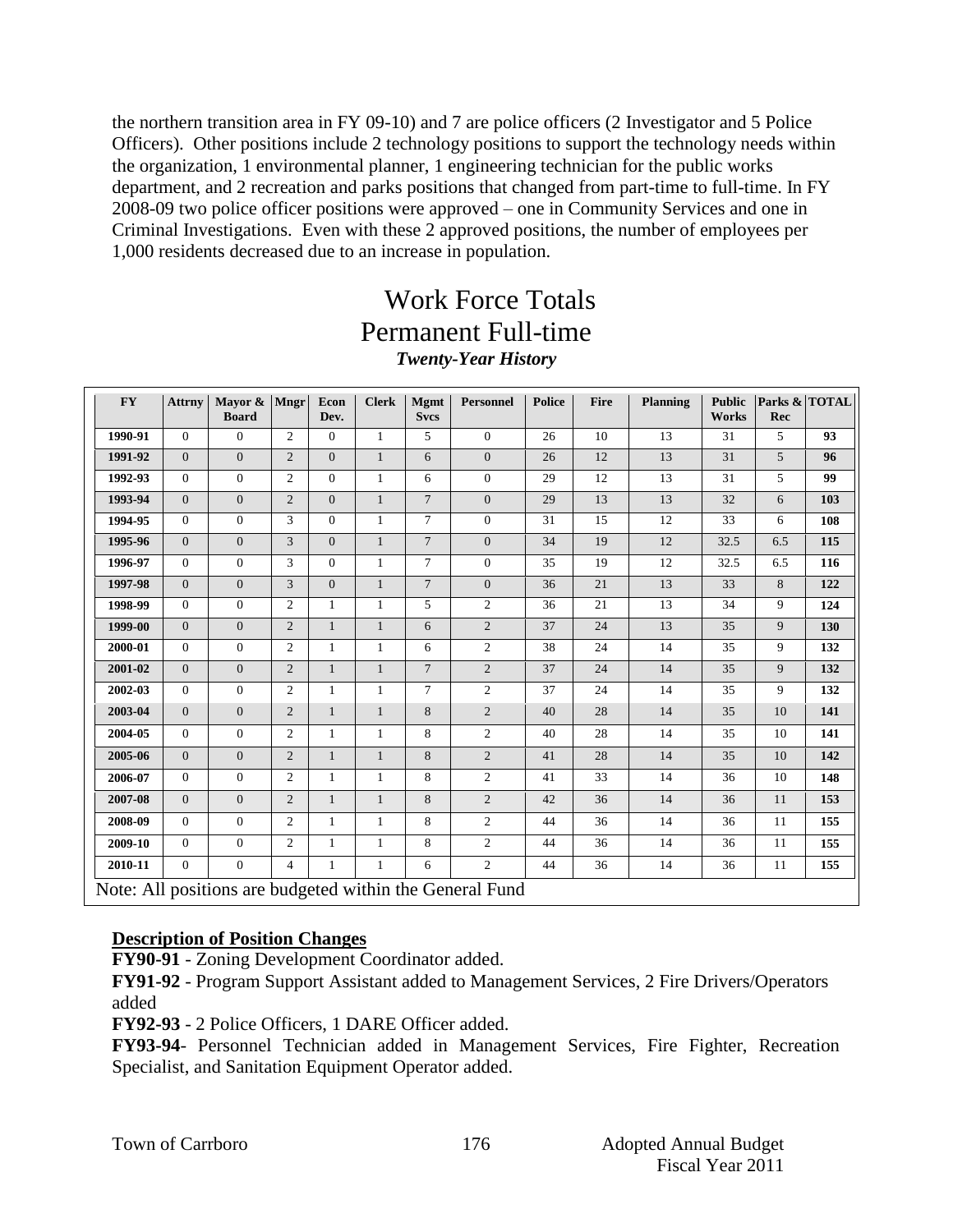**FY94-95** - 2 Police Officers and 2 Firefighters added, Community and Economic Development Officer transferred from Planning to Manager's Office, Sanitation Equipment Operator added to Public Works Department.

**FY95-96** - 1 Police Call-taker and 1 Police Investigator added, 3 Firefighters added, 1 Program Support Assistant shared by the Recreation and Public Works Department. During the 1995-96 year, one Groundskeeper/First Responder position was reassigned to the Fire Department.

**FY96-97** – added one Investigator position (Police Officer II) mid-year

**FY97-98 –** 1 Police Officer I, 2 Firefighters, 1 Planning and Zoning Development Specialist, 1 Recreation Supervisor from half-time Youth Coordinator, 1 Program Support Assistant II from Program Support Assistant I and Program Support Assistant

**FY98-99** – Added one street construction worker; reclassified an Asst. to the Manager position to Economic and Community Development Director; reclassified Personnel function to a department level and moved two positions out of Management Services; added 2 part-time (20 hr.) positions – Facility Specialist and Program Support Assistant for upcoming opening of Century Center.

**FY99-00** – Add 1 Network Administrator position in Management Services; 1 grant-funded School Resource Officer position in Police Department; 3 Firefighter positions; and 1 groundskeeper position for Landscaping Division in Public Works.

**FY00-01** – Adds Investigator position to Police Department (grant-funded);

Added Environmental Planner position to Planning Department

**FY01-02** – Staff Accountant position added to Management Services; Eliminates grant-funded Investigator position due to loss of funding but restores position by reclassifying a Community Police Officer position to Investigations.

**FY02-03** – No position changes

**FY03-04** – Added 3 Police Officer Is, 3 Firefighters, 1 Safety Officer, 1 Information Technology Support Engineer, and increase in hours of Recreation Specialist in Athletics division to fulltime.

**FY04-05**– No position changes

**FY05-06** – Net increase of 1 Police Officer I. (net increase; 2 Police Officers are approved for annexation coverage; 1 Police Officer I position eliminated to acknowledge discontinuation of School Resource Officer at Carrboro Elementary School).

**FY06-07 -** Increase of 5 firefighters (3 effective in April 2007) and 1 Engineering Technician in Public Works (effective October 2006)

**FY07-08** – Increase one Police Officer I, four firefighters (3 beginning May 2008), one recreation supervisor (from part-time), and eliminate safety officer position in Fire Department. **FY08-09 –** Add one Police Officer I in Community Services and one Police Officer II in

Criminal Investigations, (effective January 2009).

**FY09-10** – No position changes.

**FY10-11** – IT division has been reorganized to report to the Town Manager instead of Management Services. Several position titles changed based on the Springsted study (Program Support Assistant II to Accounting Technician I in Management Services, add Fire/Rescue Driver in Fire Department, Program Support Assistant II to Permit Technician in Planning, Police Officer II to Police Sergeant and Police Officer I to Police Officer in Police Department, Construction Inspection/Crew Leader to Construction Inspector, Building Maintenance Assistant to Building Maintenance Worker and Maintenance Construction Worker/Sign & Marking Assistant to Maintenance/Construction/Sign & Marking Assistant in Public Works Department.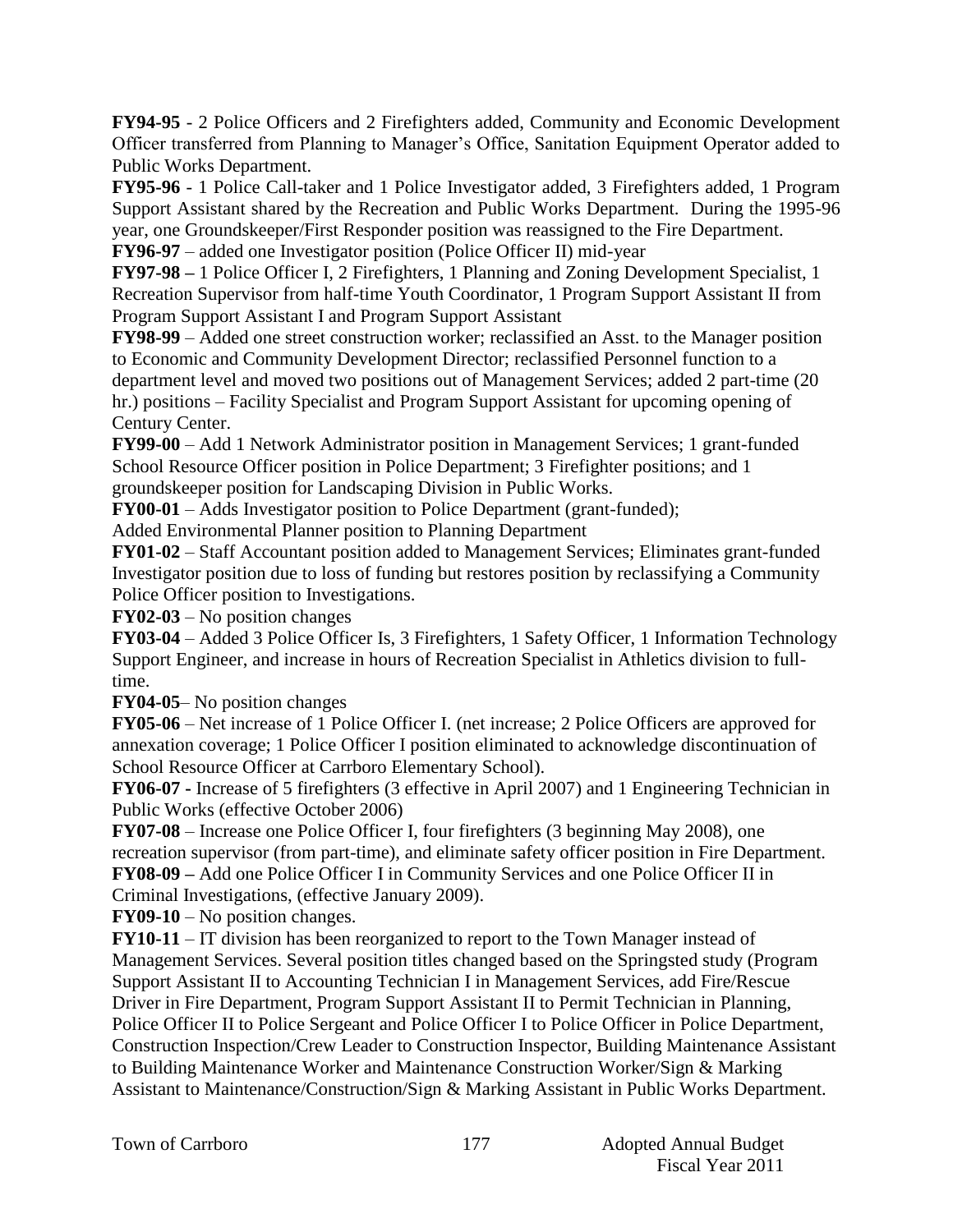#### **Operating Position Indicators**

Revenues and Expenditures have a direct impact on a town's operating position. The term "operating position" refers to a local government's ability to: (1) balance its budget on a current basis, (2) maintain reserves for emergencies, and (3) have sufficient liquidity to pay its bills on time. The primary indicator that is tracked by the Town is fund balance.

## *Fund Balance*

As an accounting calculation, fund balance is the difference between current assets and current liabilities. Unreserved fund balance, also called "*fund balance available for appropriation,"* is the maximum amount that can be used to finance expenditures in next year's budget. Available fund balance is also considered a non-recurring financial resource that provides a local government with flexibility. Once used, it is difficult to replace. As a result, it should be protected and maintained at a reasonable level to provide for emergencies, unforeseen shortfalls in revenue, or to take advantage of unforeseen opportunities.

The Local Government Commission (LGC) considers the amount of unreserved fund balance to be one of the key indicators of the financial condition of a town. LGC, as part of the process of reviewing audited financial statements each year, calculates the amount of fund balance available for appropriation in the general fund and the amount of reserves in other funds. The Local Government Commission's (LGC) has an 8 percent minimum as a guideline for fund balance but

this is not applicable to all governments, especially smaller governments like the Town of Carrboro. The 8 percent ratio is intended to represent  $1/12^{th}$  of a government's operating expenditures. However,  $1/12^{th}$  of a small government's budget is not considered an adequate reserve level due to the sheer small dollar amount that it reflects. The

![](_page_19_Figure_6.jpeg)

LGC uses, as its guideline for Carrboro, the average unreserved fund balance (commonly referred to as "fund balance available for appropriation (FBAA)" for units with similar populations. If a jurisdiction's unreserved fund balance falls to half of the group average, the LGC will write a letter to alert the Board of Aldermen and town administration and to advise them that the municipality review the current level of fund balance and determine what fund balance level the municipality should have. Using the latest year available from LGC (year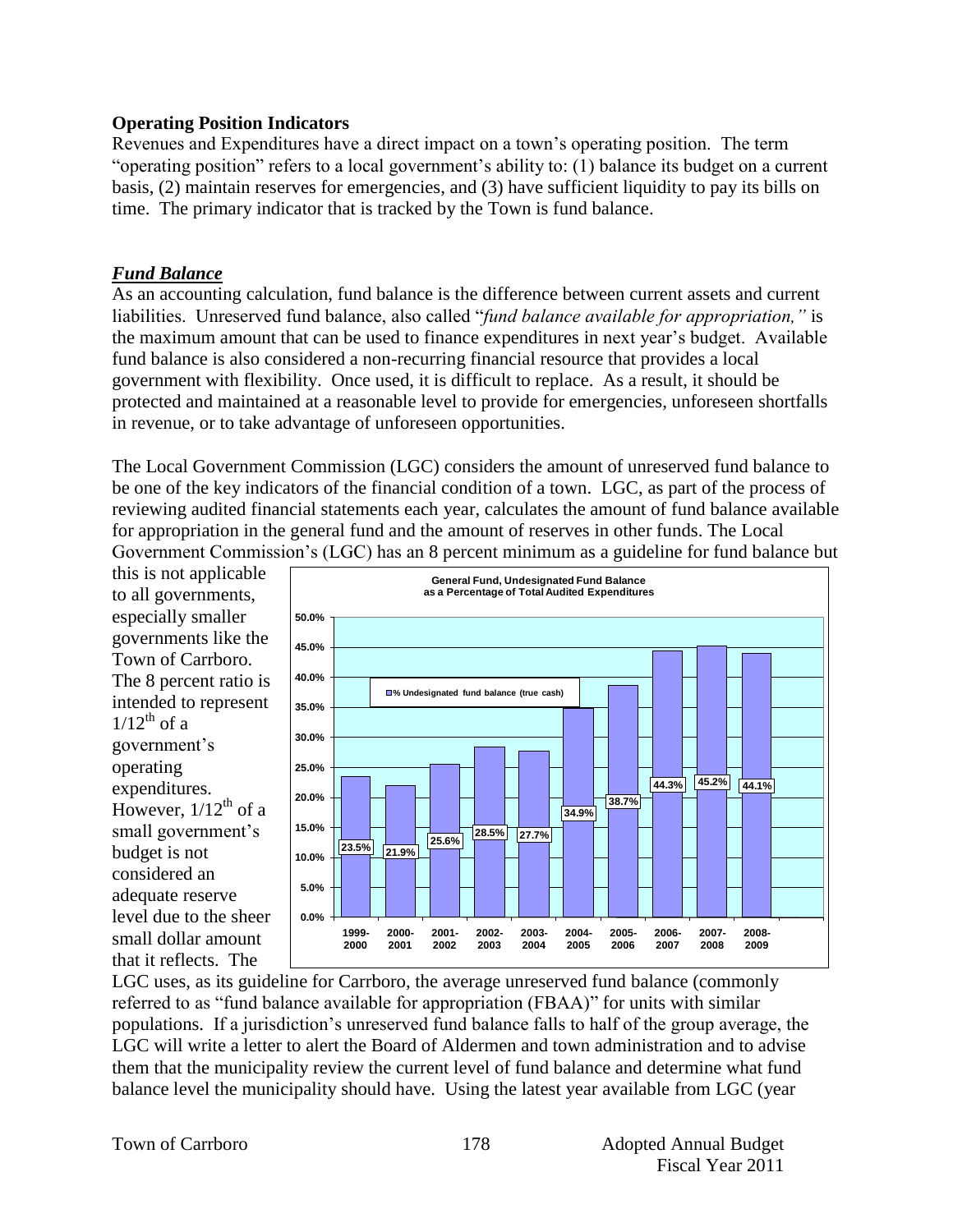ending June 30, 2009), unreserved fund balance that includes designated and undesignated reserves is at 49.28% in Carrboro. This ratio is higher than the 41.06% average for municipalities with populations of 10,000-49,999.

Carrboro, for its own accounting purposes, however, uses "undesignated fund balance" as a true measure of reserves available for emergency appropriation. This portion of fund balance represents true cash. Fund balance as defined by the Local Government Commission is considered "unreserved" fund balance, or fund balance available for appropriation, a much more liberal definition of fund balance than defined by the current Town policy. The graph above illustrates the ten-year undesignated fund balance trends. The Town budgets this fund balance or "surplus" with the anticipation of maintaining undesignated reserves within a range of 22.5% to 35% as in its financial policy on fund balance.

## **Debt / Liability Indicators**

Another large expenditure that credit rating industries monitor is the debt load. Debt is an obligation resulting from the borrowing of money. The Town's debt structure primarily consists of installment financings and some bonded debt to support its capital improvements. Under favorable conditions, debt:

- $\mathcal{R}$  Is proportionate in size and growth to the government's tax base,
- $\lambda$  Does not extend past the facilities useful life which it finances,
- $\mathcal{A}$  Is not used to balance the operating budget,
- $\mathcal{R}$  Does not put excessive burdens on operating expenditures, and
- $\mathcal{R}$  Is not so high as to jeopardize the credit rating.

The Board has approved a debt policy that addresses guidelines and restrictions affecting the amount, issuance, process, and type of debt issued by a governmental entity. The policy also requires town staff to monitor various debt ratios that are used to evaluate ability to repay as well as the government's capacity to incur debt (see Town's fiscal policies within the Community and Organizational Profile section).

Debt ratios are considered by the Local Government Commission and by credit rating agencies to ascertain the fiscal health of a municipality. High debt ratios may adversely affect the ability of the Town to obtain the lowest possible interest rate when borrowing funds. Debt is an obligation resulting from the borrowing of money. The Town's debt structure primarily consists of installment financing and GO bond debt to support its capital improvements and equipment and vehicle replacements. Debt load is a large expenditure that credit rating industries monitor.

| <b>Town of Carrboro, North Carolina</b><br><b>Computation of Legal Debt Margin</b><br>June 30,2009 |                  |  |  |  |  |  |  |  |  |
|----------------------------------------------------------------------------------------------------|------------------|--|--|--|--|--|--|--|--|
| Total assessed valuation at June 30, 2009                                                          | \$1,581,966,677  |  |  |  |  |  |  |  |  |
| Debt limit – eight percent $(8\%)$ of assessed value                                               |                  |  |  |  |  |  |  |  |  |
|                                                                                                    | 126,557,334      |  |  |  |  |  |  |  |  |
| Amount of debt applicable to debt limit                                                            |                  |  |  |  |  |  |  |  |  |
| General Obligation bonds                                                                           | \$<br>26,107     |  |  |  |  |  |  |  |  |
| Legal Debt Margin                                                                                  | 126,531,227<br>S |  |  |  |  |  |  |  |  |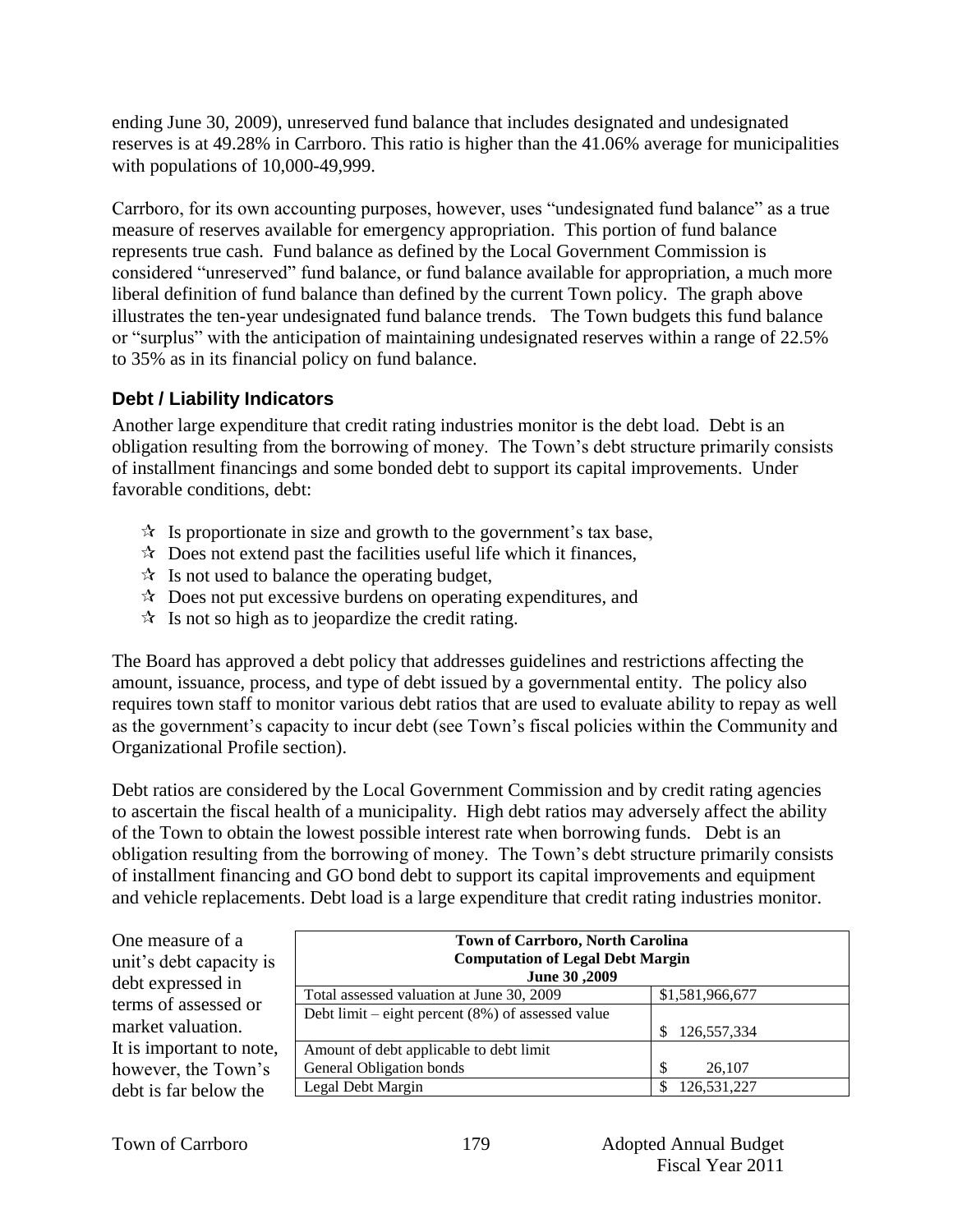legal limit in the NC General Statutes (GS 159-55) that limits net debt to eight percent (8%) or less of a local government's total property valuation. Outstanding debt in most governmental units falls well below this limit, and typically ranges from about 1% to 4% for most governments. Based on the most recent year end of June 30, 2009, the Town's outstanding debt that applied to this limit is .0002% as evidenced in the table. The legal margin or the maximum amount of outstanding debt allowable by law, based on the June 30, 2009 audited valuation is \$126,531,227.

Debt service, annual interest and principal payments, can be a major part of a government's fixed costs, and its increase may indicate excessive debt and fiscal strain; credit firms consider debt exceeding 20% of operating revenues as a potential problem. Ten percent is considered acceptable (footnote1). The North Carolina Local Government Commission (LGC) advises that a heavy debt burden may be evidenced by a ratio of General Fund Debt Service to General Fund Expenditures exceeding 15%. The Town will maintain this ratio at or below 12%, considering this to be a moderate level of debt. In the last audited year, the Town shows that debt expenditures are approximately 8.0% of the total audited expenditures for the year ending June 30, 2009. The Five-Year Plan shows the percentage of debt service expenditures peaking at 11.3% in FY12-13 almost reaching the 12% debt policy goal.

![](_page_21_Figure_2.jpeg)

| <b>Long-Term Debt</b> |  |
|-----------------------|--|
|                       |  |

|                  | 1999-2000     | 2000-2001   | 2001-2002                                                                                                                                             | 2002-2003   | 2003-2004   | 2004-2005   | 2005-2006   | 2006-2007   | 2007-2008   | 2008-2009   |
|------------------|---------------|-------------|-------------------------------------------------------------------------------------------------------------------------------------------------------|-------------|-------------|-------------|-------------|-------------|-------------|-------------|
| Long-Term        |               |             |                                                                                                                                                       |             |             |             |             |             |             |             |
| <b>Debt</b>      | \$5,031,628   | \$5,079,301 | \$4,347,570                                                                                                                                           | \$7,969,030 | \$4,618,983 | \$4,699,792 | \$6.082.837 | \$7,530,559 | \$8,098,535 | \$6,996,943 |
| Property         |               |             |                                                                                                                                                       |             |             |             |             |             |             |             |
| <b>Valuation</b> | \$778,730,814 |             | \$830,744,735  \$1,036,750,609  \$1,072,172,066  \$1,128,465,441  \$1,152,569,042  \$1,372,401,330  \$1,596,838,299  \$1,538,585,984  \$1,581,966,677 |             |             |             |             |             |             |             |
| Long-term        |               |             |                                                                                                                                                       |             |             |             |             |             |             |             |
| Debt as % of     |               |             |                                                                                                                                                       |             |             |             |             |             |             |             |
| Prop. Val.       | 0.65%         | 0.61%       | 0.42%                                                                                                                                                 | 0.46%       | 0.41%       | 0.41%       | 0.44%       | 0.47%       | 0.53%       | 0.44%       |

**Warning Trend: Increasing ratio of long-term debt to total property valuation. Formula: Long-term Debt/Total Property Valuation.**

## *Description*

The definition of debt considered by rating agencies is generally limited to bonded debt because of the fact that this debt is backed by the full faith and credit of the town which is represented by the Town's property valuation. However, given that all debt by the Town is considered a fixed cost and property taxes are the primary revenue source for the Town, the analysis of debt above

 $\overline{a}$ <sup>1</sup> "Evaluating Financial Condition, A Handbook for Local Government," ICMA, Sanford M. Groves and Maureen Godsey Valente, pp 83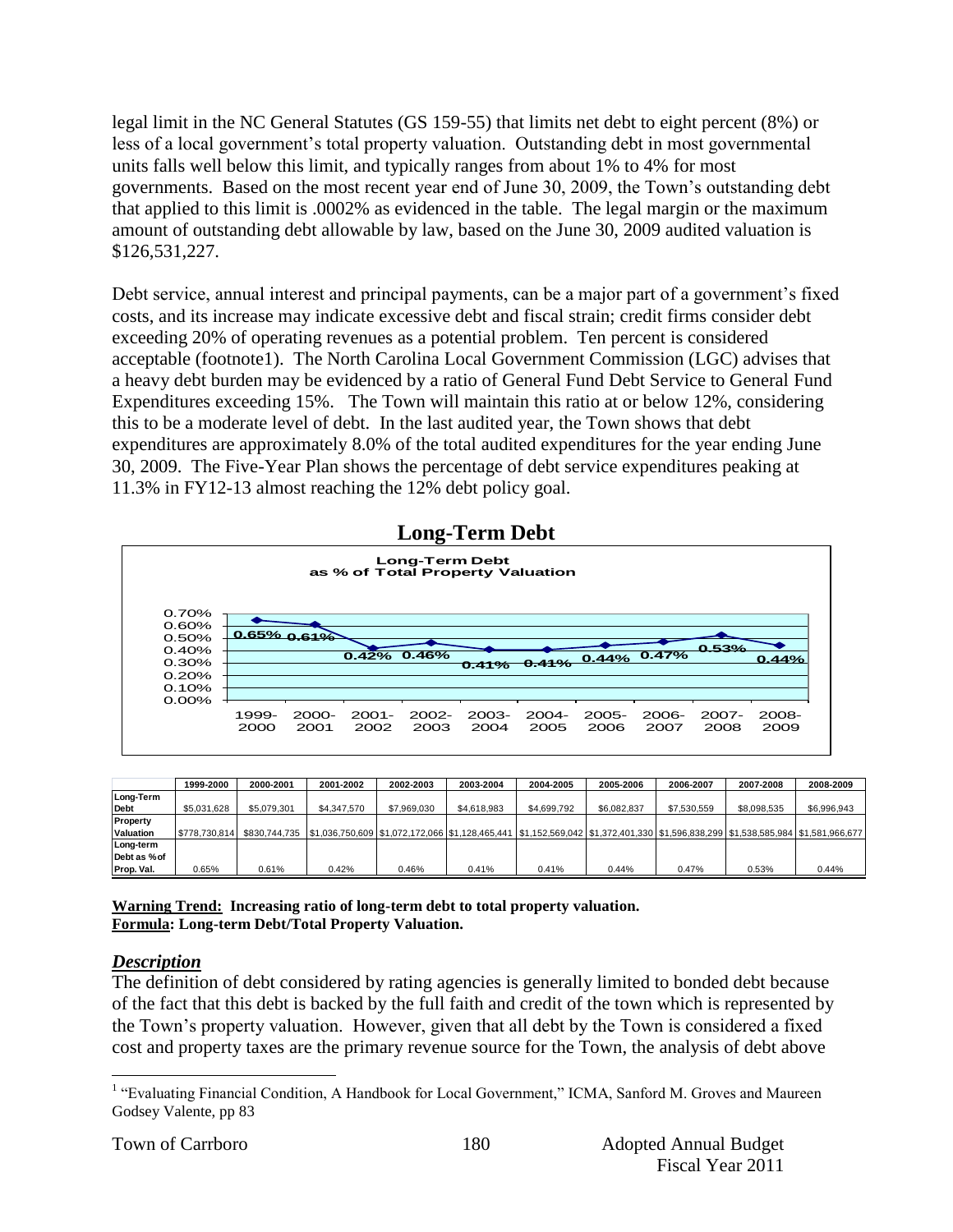includes long-term installment financing for infrastructure and land as well as equipment and vehicle debt. An increase in total long-term debt as a percentage of taxable assessed valuation can mean that the government's ability to repay debt is diminishing - assuming that the government depends on the property tax to repay its debts.

Standard and Poor's (S&P) reviews the level of long-term debt, recognizing that accelerated debt issuance can overburden a municipality. However, S&P also recognizes that a low debt profile may not be a positive credit factor since it may indicate underinvestment in capital facilities. Investment in public infrastructure is believed to enhance the growth prospects of the private sector.

## **Discussion**

The long-term debt load has increased steadily in the last three years. Debt as a percentage of property valuation dipped in FY01-02 due to the growth in the property base and valuation following the four-year revaluation cycle. For municipalities comparable to Carrboro (populations ranging from 10,000 to 24,999), the average debt-to-assessed valuation ratio (computed by the Local Government Commission) in FY08-09 was .354 percent; a high level is considered 1.87 percent. The debt-to-assessed valuation ratio for Carrboro in the last audited year was .451 percent, which is a little higher than the average valuation for jurisdictions of similar size but well below the high valuation. The Local Government Commission (LGC) includes authorized but unissued debt in its debt ratio formula. For Carrboro, the LGC included the \$4.6 million dollar bond referendum for sidewalks and greenways that has not yet been issued. The graph above reflects the historical perspective that credit-rating agencies and audit reports consider; only issued debt is calculated in the debt ratio and thus our debt ratios in the presented graphs are slightly different.

## *Debt per Capita*

Debt can also be monitored on a per capita basis. It is especially useful for communities that do not rely heavily on property taxes and that cannot easily compute a substitute revenue base for

comparison (footnote2). This is an indicator that is monitored by the Local Government Commission, and is useful for comparison with other similar jurisdictions. The average for comparable jurisdictions in FY08-09 was \$315 per capita; \$1,673 per capita is considered a high ratio. According to the Local

![](_page_22_Figure_7.jpeg)

Government Commission, the Town's ratio of outstanding general obligation bond debt which includes authorized and unissued general obligation bond debt and installment purchase debt is

 $\overline{a}$ <sup>2</sup> Evaluating Financial Condition, A Handbook for Local Government," ICMA, Sanford M. Groves and Maureen Godsey Valente, pp 81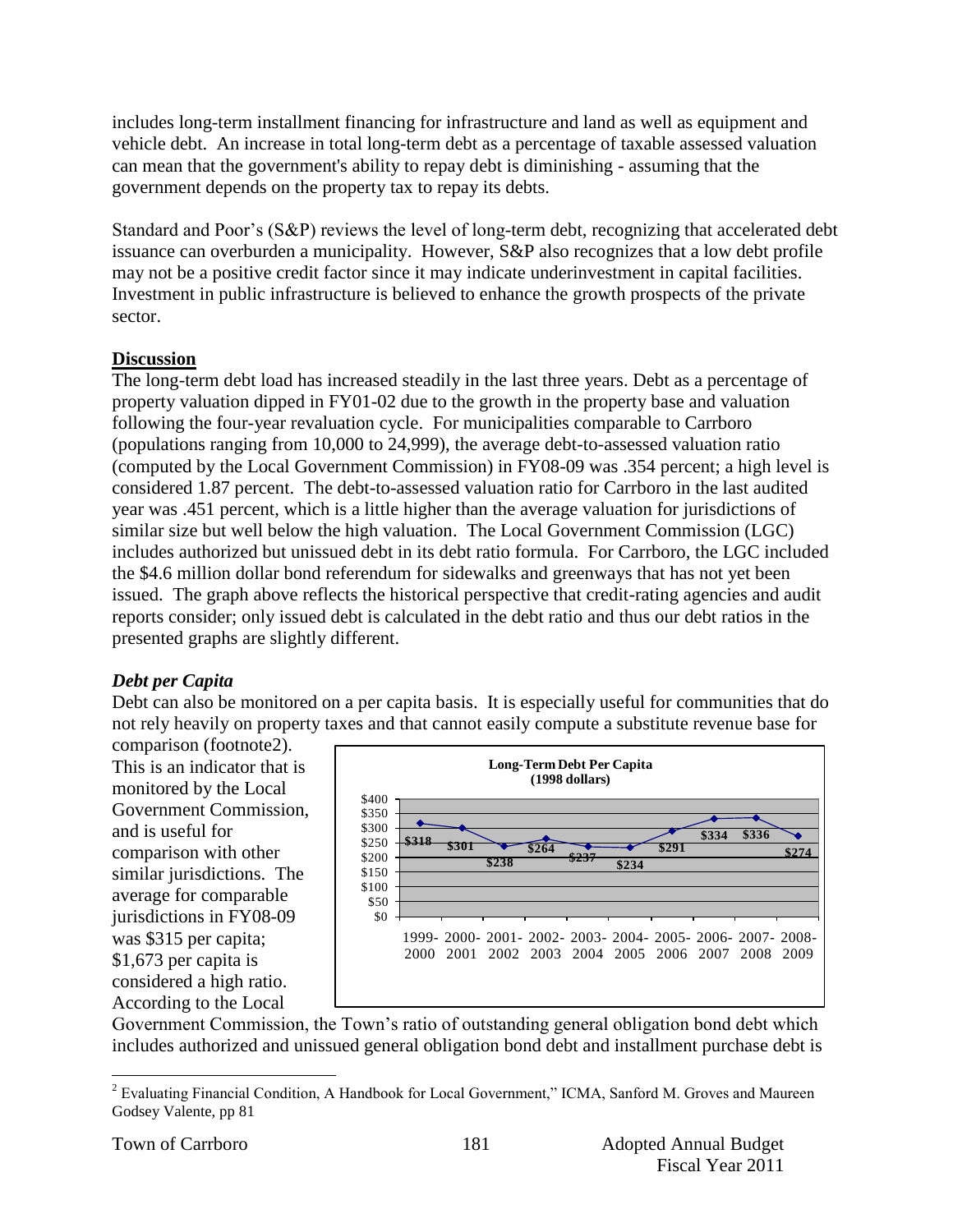\$367 per capita. The graph above shows a lower per capita figure that is based on different assumptions than LGC. This figure is adjusted for inflation, relies on actual audited valuation, and does not include authorized but unissued debt. However, the message is the same as the LGC; the outstanding debt owed (principal) is increasing. The Town is in the midst of embarking on a capital plan that moves beyond land purchases to construction which requires financing. In FY05-06, the Town witnessed the first full debt service payment on the Adams Tract for recreational use. Since FY05-06, the Town has been implementing the bond funded sidewalk and greenways plan. In FY08-09 debt obligation is lower than in previous years due to the expiration of some old general obligation bond and lease-purchase commitments. In FY09- 10, the Town will finance the construction of the northern area fire substation, adding to outstanding debt.

## **Debt Service**

![](_page_23_Figure_2.jpeg)

|                                                                          | 1999-00     | 2000-01                                                                                                                      | 2001-02     | 2002-03     | 2003-04     | 2004-05     | 2005-06     | 2006-07     | 2007-08     | 2008-2009   |
|--------------------------------------------------------------------------|-------------|------------------------------------------------------------------------------------------------------------------------------|-------------|-------------|-------------|-------------|-------------|-------------|-------------|-------------|
| <b>Debt Service</b>                                                      | \$963,311   | \$1,093,658                                                                                                                  | \$1,035,389 | \$1,149,108 | \$1,117,976 | \$1,182,179 | \$1,116,743 | \$1,252,941 | \$1,360,897 | \$1,427,902 |
| <b>Net</b><br><b>Operating</b><br>Revenue                                | \$9,767,445 | \$10,617,234  \$11,098,783  \$11,964,801  \$13,017,317  \$13,687,737  \$14,472,877  \$16,753,209  \$17,016,278  \$17,427,662 |             |             |             |             |             |             |             |             |
| <b>Debt Service</b><br>as % of Net<br><b>Operating</b><br><b>Revenue</b> | 9.9%        | 10.3%                                                                                                                        | 9.3%        | 9.6%        | 8.6%        | 8.6%        | 7.7%        | 7.5%        | 8.0%        | 8.2%        |

**Warning Trend: Increasing debt service as a percentage of operating revenue. Formula: Debt Service/Operating Revenue**

## **Description**

Debt service is defined here as the amount of principal and interest that a local government must pay each year on its long-term debt plus the interest it must pay on short-term debt. Increasing debt service reduces expenditure flexibility by adding to the government's obligations. According to the ICMA, debt service under 10 percent of net operating revenue is considered acceptable while anything approaching 20 percent is considered excessive. Debt service can be a major part of a government's fixed costs, and increases may indicate excessive debt and fiscal strain.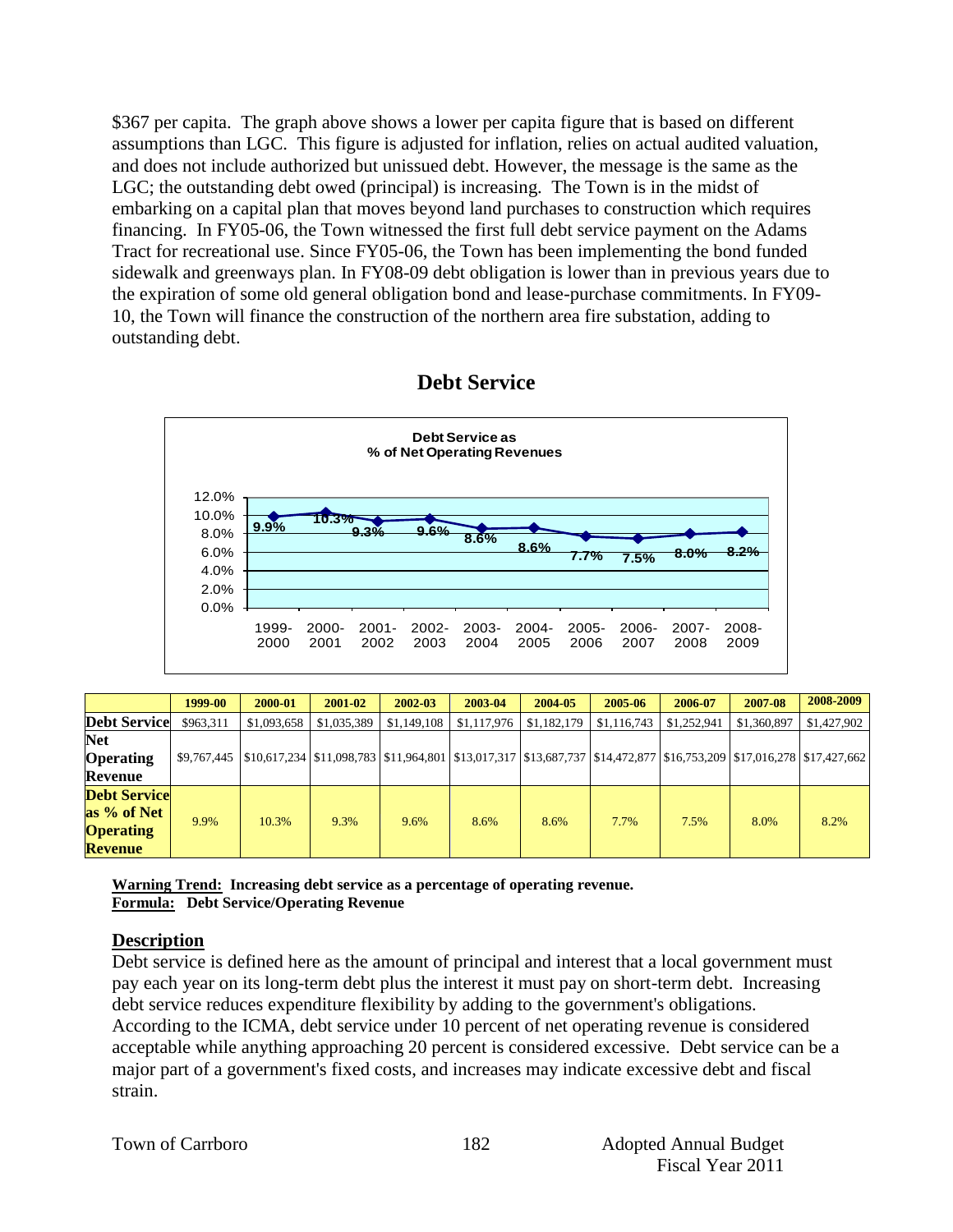## *Discussion*

Debt service as a percentage of operating revenue has remained relatively stable, declining slightly over the past eight years due to the revenues rising at a faster rate than the debt service,

The graph shows that debt expenditures are approximately 8.2 percent of net operating revenues in FY08-09. This ratio, while different in focus than the Town's debt policy which monitors debt service as a percentage of expenditures, tells a similar story of relatively stable debt service that is below the stated ceiling of 12%. The Town will incur debt service costs for the fire substation beginning in FY09-10, at which time the debt service costs as a percentage of operating revenue will begin to rise. In addition, the Town is underway with its sidewalk and greenways efforts that will use bond funding. The Town plans on issuing BANS until the entire amount of authorized bonds are spent, at which time the Town will issue the bonds requiring full debt service payments that include both principal and interest costs. This level of debt service will likely appear in or after FY11-12. The five-year plan discussed later shows that the Town does not expect to exceed the 12 percent goal.

![](_page_24_Figure_3.jpeg)

# **Overlapping Debt**

|                              | 1999-00     | 2000-01   | 2001-02   | 2002-03   | 2003-04   | 2004-05   | 2005-06   | 2006-07   | 2007-08   | 2008-09                                                                                                                                                       |
|------------------------------|-------------|-----------|-----------|-----------|-----------|-----------|-----------|-----------|-----------|---------------------------------------------------------------------------------------------------------------------------------------------------------------|
| <b>Carrboro</b><br>Debt      | \$1,119,000 | \$991,000 | \$859,000 | \$737,250 | \$575.393 | \$433,536 | \$331,679 | \$229,822 | \$127,964 | \$26,107                                                                                                                                                      |
| Orange<br><b>County Debt</b> |             |           |           |           |           |           |           |           |           | , [\$95,475,000  \$90,030,000   \$102,255,000   \$113,955,000   \$107,585,000   \$125,810,000   \$148,750,000   \$139,215,000   \$130,290,000   \$121,415,000 |
| <b>Total</b><br><b>Debt</b>  |             |           |           |           |           |           |           |           |           | Overlapping \$96,594,000 \$91,021,000 \$103,114,000 \$114,692,250 \$108,160,393 \$126,243,536 \$149,081,679 \$139,444.822 \$130,417,964 \$121,441,107         |

**Warning Trend: Increasing overlapping debt as a percentage of total assessed property valuation. Formula: Carrboro Long-Term Debt Plus Orange County Long-Term Debt/Carrboro Assessed Property Valuation**

## **Description**

Overlapping debt is the net direct bonded debt of another jurisdiction that is issued against a tax base within part or all of the boundaries of the community. The level of overlapping debt is only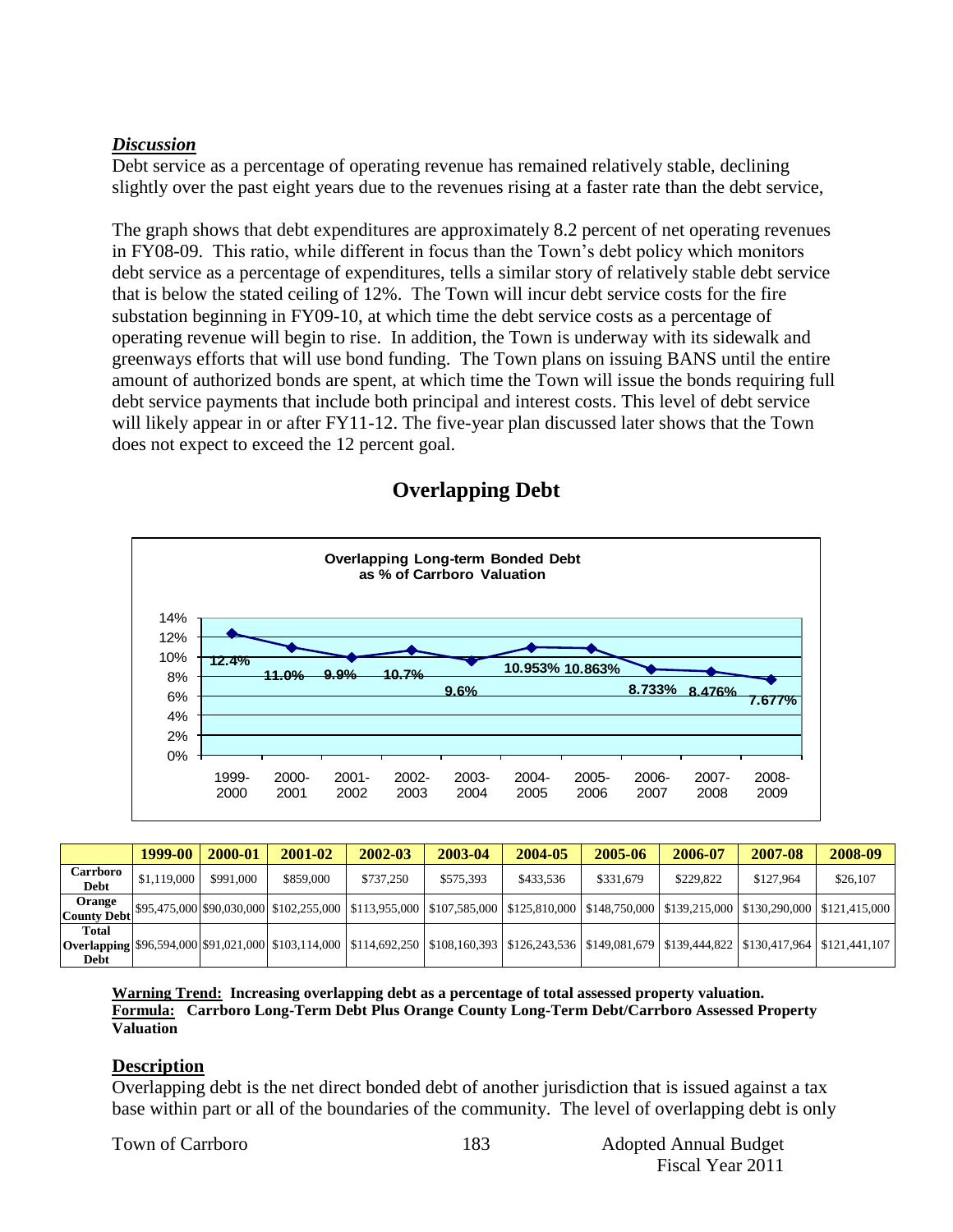that debt which is applicable to the property shared by the two jurisdictions. The overlapping debt indicator measures the ability of the community's tax base to repay the debt obligations issued by all of its governmental and quasi-governmental jurisdictions.

## *Discussion*

The overlapping debt ratio does not present any warning signs. Since FY1999-00, debt has decreased. The changes in the debt ratio are primarily affected by debt incurred by Orange County.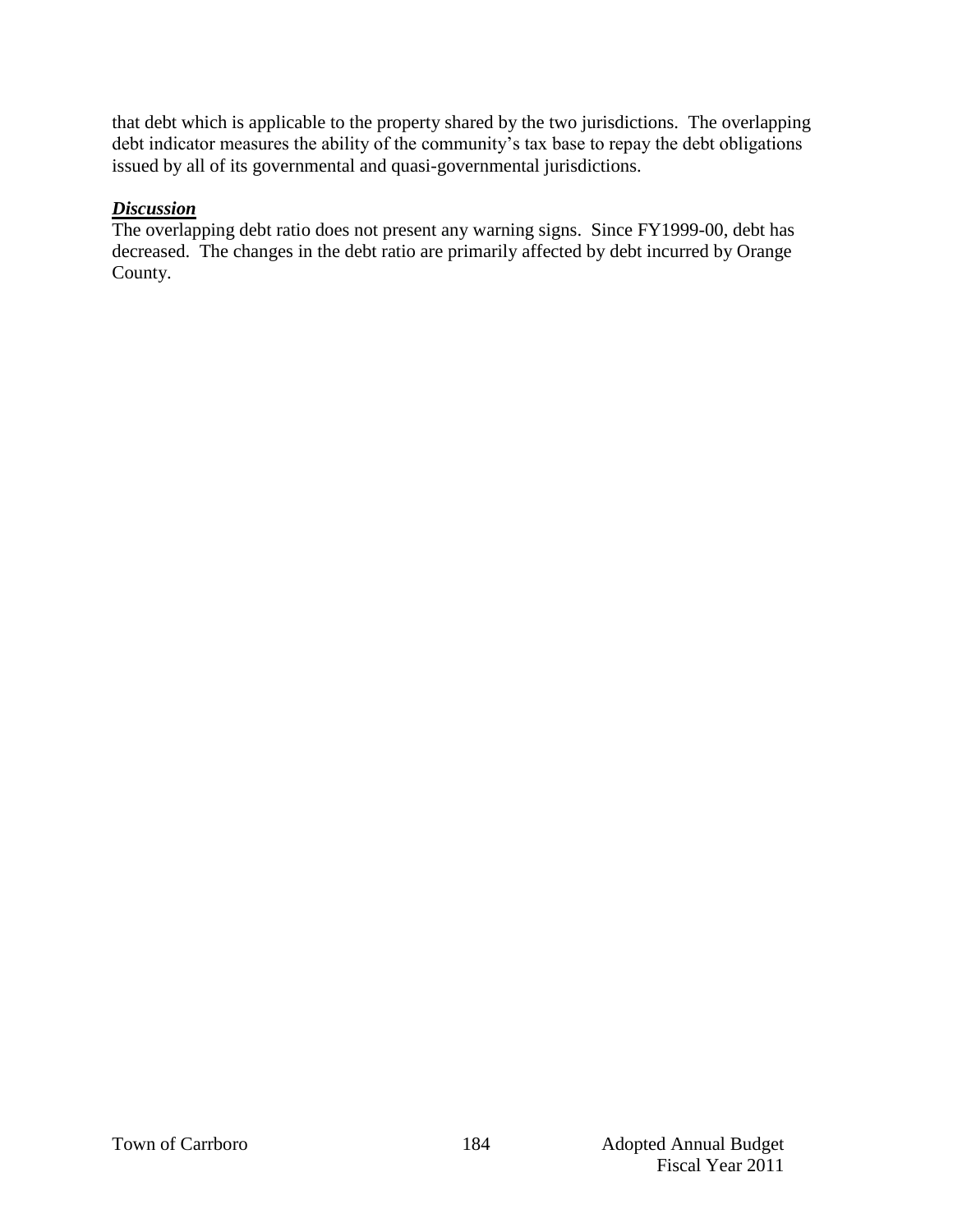# **Current Town Financial Condition**

Overall, the indicators highlight the growth in the Town's population, the conscious decisions by the Board to add services needed and requested by the community and to maintain a solid financial position even through difficulties experienced over the years. The Executive Summary identifies the specific revenue and expenditure trends affecting the Town board and service delivery choices in the upcoming year. Notably, the Town has been able to maintain tax rates in three of the last five years through FY10-11 recommended budget.

# **Future Trends**

The Town also makes projections about future costs based on the most recent adopted budget. The projections contained in the plan are our best estimates based upon current information and the assumptions outlined within this section. It is best used as a tool for reflecting trends rather than actual revenues, expenditures, and tax rates. This plan is based on the Recommended Budget for 2010-11 and the recently Adopted FY10-11 Capital Improvements Plan (CIP). The five-year plan is designed to show the tax rate impact of town services over the long-term if growth continues at the current rates assumed in the model. It is the Town Manager's goal to take action to keep tax rates at the lowest possible level while continuing to provide a high level of services.

*The five-year plan model provides information about underlying trends in the Town's fiscal position and budgetary trends monitoring key revenue and expenditures, debt and debt ratios, and the impact of capital investments and improvements on the Town's budget.* 

*Personnel services represent the largest component of the Town's general fund budget. Consequently, the five-year plan is impacted by assumptions regarding employee salaries and related expenses. The only additional positions projected in the model are associated with the opening of the northern fire substation.* 

The model is built with two fund balance objectives in mind: (1) maintaining undesignated fund balance levels at a minimum of twenty-two and one-half percent (22.5%) of budgeted expenditures; and (2) appropriating no more than three percent (3%) of budget from General Fund balance.

Undesignated fund balance increased to 47.3% on June 30, 2009, reflecting a healthy fund balance level that may provide some options to offset some committed capital costs in future years.

The assumptions built into this model are very conservative, projecting slow growth in the revenue base while continuing to fund expenditures at historical levels or higher, creating a budgetary gap that in the model, is filled by anticipated tax rate increases.

The five-year projected tax rates in previous models have been significant but have not generally materialized at projected levels. For example, in the FY05-06 adopted budget document, the five-year plan forecast a tax increase of six cents in FY06-07 that did not materialize. The primary factor in avoiding a tax increase in FY06-07 is attributable to lower overall spending.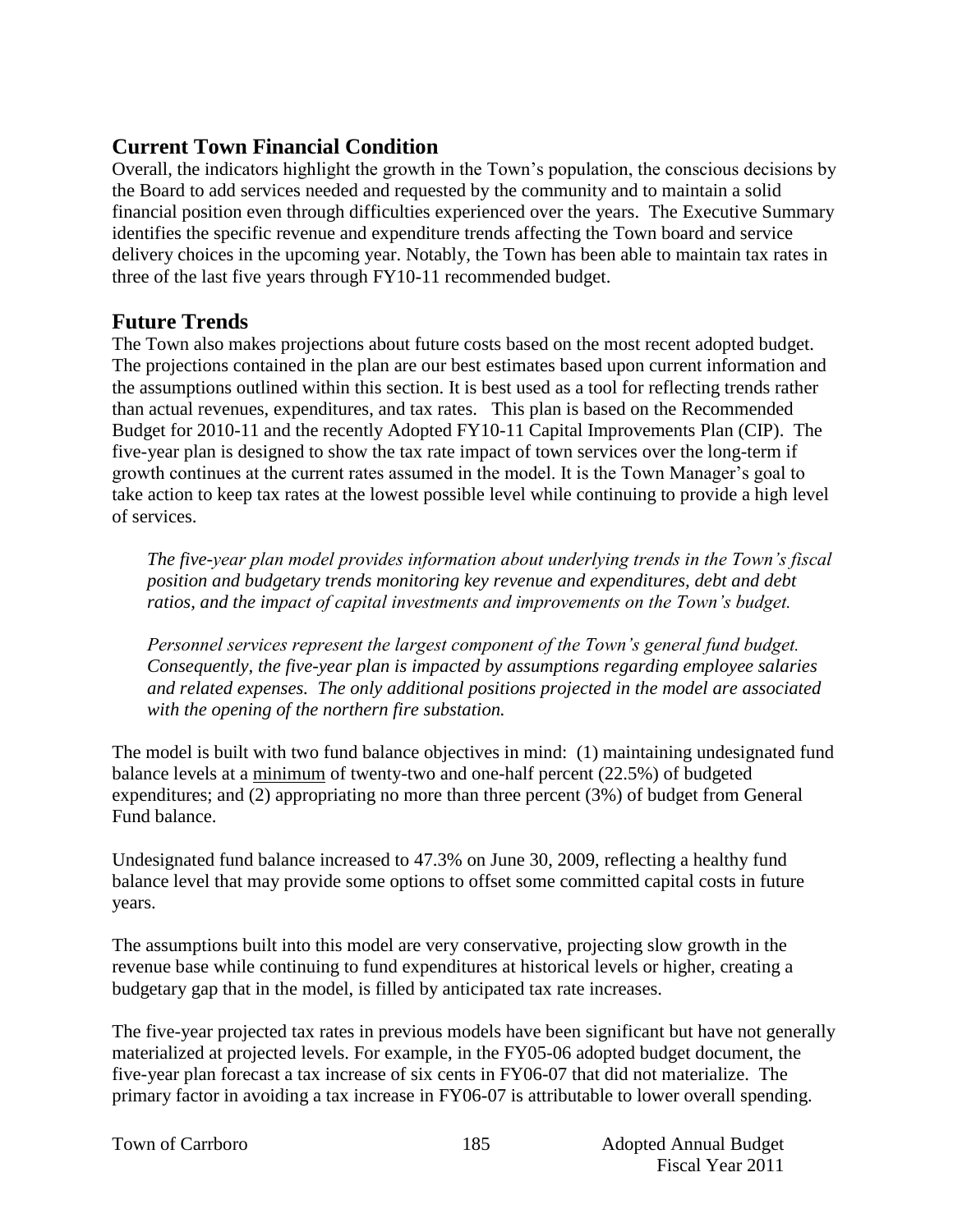The bulk of the savings is where the Town incurred lower debt service costs associated with various capital projects due to lower projected interest rates for vehicle installment debt and changes in timing of capital projects such as the fire substation, and parking lot purchases. In addition, the Town made a decision to issue bond anticipation notes (BANS) which only requires interest costs until all the authorized debt is expended, at which time a bond issue will occur and debt payments will include not only interest, but principal payments as well. A more detailed explanation for other expenditures is explained in the Executive Summary of the budget document.

Nevertheless, the model serves a useful purpose: looking into the future and thinking about ways to mitigate and plan for budgetary gaps while achieving specific initiatives. Opportunities or strategies to improve the Town's expenditure and revenue stream continue to be explored by Town staff.

*Assumptions about specific revenue and expenditures in the five- year model are identified on the following pages.*

#### *Revenues*

The five-year plan, due to added legal protection granted by the General Assembly for statecollected local revenue, budgets for utility franchise, telecommunications sales tax, and natural piped gas taxes. In addition, the Town does receive occasional funding for bikeway or sidewalk improvements. Fund balance is used to balance the budget and to minimize tax increases. Budgets are balanced with the goal of maintaining the undesignated fund balance within the range of 22.5% to 35% of total expenditures.

#### *Expenditures*

Salary costs, representing over half of the budget, underscore the nature of government as a service industry; the primary asset of such an industry is the people that work for it. For future years, the assumptions within the plan assume an average 3% increase in salaries. No other new positions are projected. In addition, the plan accounts for annual significant increases in health insurance that have been a trend over time. In all of the fiscal years, it is important to note that salaries, being the largest component of general fund spending, significantly affect the total general fund budget.

The five-year plan generally shows operating expenditures at rates that mirror historical trends and commitments of the Town for specific policy or capital initiatives.

The Board adopts a capital improvements plan (CIP) annually. It should be noted that the fiveyear plan assumptions consider the capital needs identified in the CIP. The Town, due to limited resources, will continue to prioritize capital needs as opportunities and funding arises. The Town is underway with the construction of a new fire station, sidewalk, road and storm water repairs, and will develop greenway and park facilities and pay debt service costs for these various projects. The timelines and associated cost and tax impacts generally reflect numbers last considered in the FY10-11 CIP.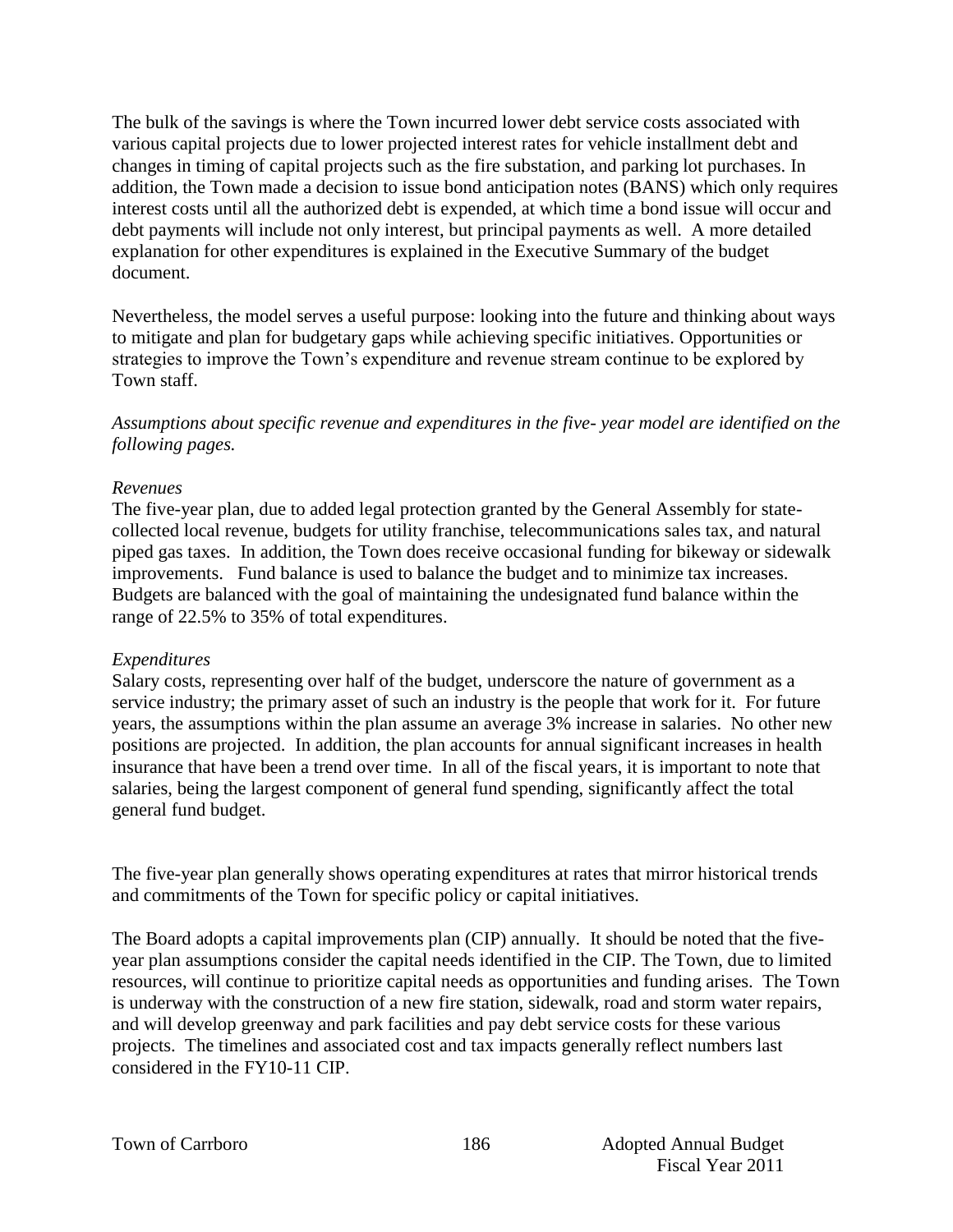#### *Capital Investments*

The Board regularly allocates funding for street resurfacing and other Public Works construction projects. The amount needed to cover street resurfacing costs is anticipated to increase over the next five years. Also important in the Town's capital investment program is the purchase of vehicles and equipment to maintain day-to-day services.

A significant force creating pressure on the tax rate over the next five years is the cost of the construction of sidewalks and greenways and the eventual construction of the Martin Luther King, Jr. Park. In this model, an assumption has been made that the Town will issue the entire \$4.6 million dollars approved by the voters for sidewalks and greenways in FY11-12. Meanwhile, the town continues its sidewalk construction program issuing bond anticipation notes that require annual interest payments. In FY11-12, upon issuance of bonds, both interest and principal payments will begin. Debt service expenditures and operating impact of the substation will likely create pressure to increase the tax rate. These efforts, however, are only one of many capital needs faced by the Town as indicated in the chart below.

| <b>FISCAL YEAR</b>              | <b>FY08-09</b> | <b>FY09-10</b> | <b>FY10-11</b> | <b>FY11-12</b> | <b>FY12-13</b> | <b>FY13-14</b> | <b>FY14-15</b> |
|---------------------------------|----------------|----------------|----------------|----------------|----------------|----------------|----------------|
| <b>CONSTRUCTION - STREET</b>    |                |                |                |                |                |                |                |
| <b>RESUFACING, BIKE</b>         |                |                |                |                |                |                |                |
| PATHS, SIDEWALKS,ETC            | 957,282        | 896,689        | 200,000        | 300,650        | 331,700        | 331,700        | 365,750        |
| <b>TRANSFER TO CAP</b>          |                |                |                |                |                |                |                |
| <b>RESERVE FUND FOR</b>         |                |                |                |                |                |                |                |
| <b>FUTURE CAPITAL</b>           | 921.099        | 12.000         | 12.000         |                |                |                | $\mathbf{0}$   |
| <b>PARK MAINTENANCE</b>         |                |                |                |                |                |                |                |
| <b>AND REPAIR</b>               | 21,323         | 52,500         | $\mathbf{0}$   | 85,470         | 207,350        | 286,000        | 129,880        |
| <b>INFO TECHNOLOGY</b>          | 49.459         | 49,000         | 22,750         | 15,000         | 15,500         | 55,000         |                |
| <b>EQUIPMENT &amp; VEHICLES</b> | 1,407,392      | 1,112,802      | 604,260        | 1,284,000      | 746,000        | 398,000        | 1,557,000      |
| <b>CAPITAL INVESTMENTS</b>      | 3.356.555      | 2,122,991      | 839,010        | 1.685.120      | 1.300.550      | 1.070.700      | 2.052.630      |

| <b>LEASE-PURCHASE DEBT</b>         |           |           |           |           |           |           |           |
|------------------------------------|-----------|-----------|-----------|-----------|-----------|-----------|-----------|
| <b>SERVICE - EOP/VEHICLES</b>      | 808.680   | 881.784   | 797,049   | 836,206   | 824,408   | 892.924   | 821,169   |
| <b>DEBT SERVICE</b>                | 491.287   | 616,873   | 386,965   | 373,271   | 382,090   | 390,908   | 399,726   |
| <b>DEBT SERVICE - FIRE</b>         |           |           |           |           |           |           |           |
| <b>SUBSTATION CONSTRUCTION</b>     |           |           |           |           |           |           |           |
| @\$3,250,000                       | 0         | 199.514   | 342,328   | 333.510   | 324,691   | 315,873   | 307,055   |
| <b>SIDEWALKS &amp; GREENWAYS -</b> |           |           |           |           |           |           |           |
| <b>BAN/BOND ISSUE</b>              | 127,935   | 122,405   | 22,573    | 362.931   | 555,163   | 538,488   | 521,813   |
| <b>DEBT SERVICE -MARTIN LUTHER</b> |           |           |           |           |           |           |           |
| <b>KING. JR. PARK</b>              | 0         |           |           | 01        | 253,483   | 245,982   | 238,481   |
| <b>DEBT PAYMENTS</b>               | 1.427.902 | 1.820.576 | 1,548,915 | 1,905,918 | 2,339,835 | 2,384,175 | 2,288,244 |

In monitoring the Town's operating position via fund balance ratios, it is clear that there are limited resources and that the capital improvement and operating plans must be prioritized to meet the Town's most pressing needs as determined by the Board.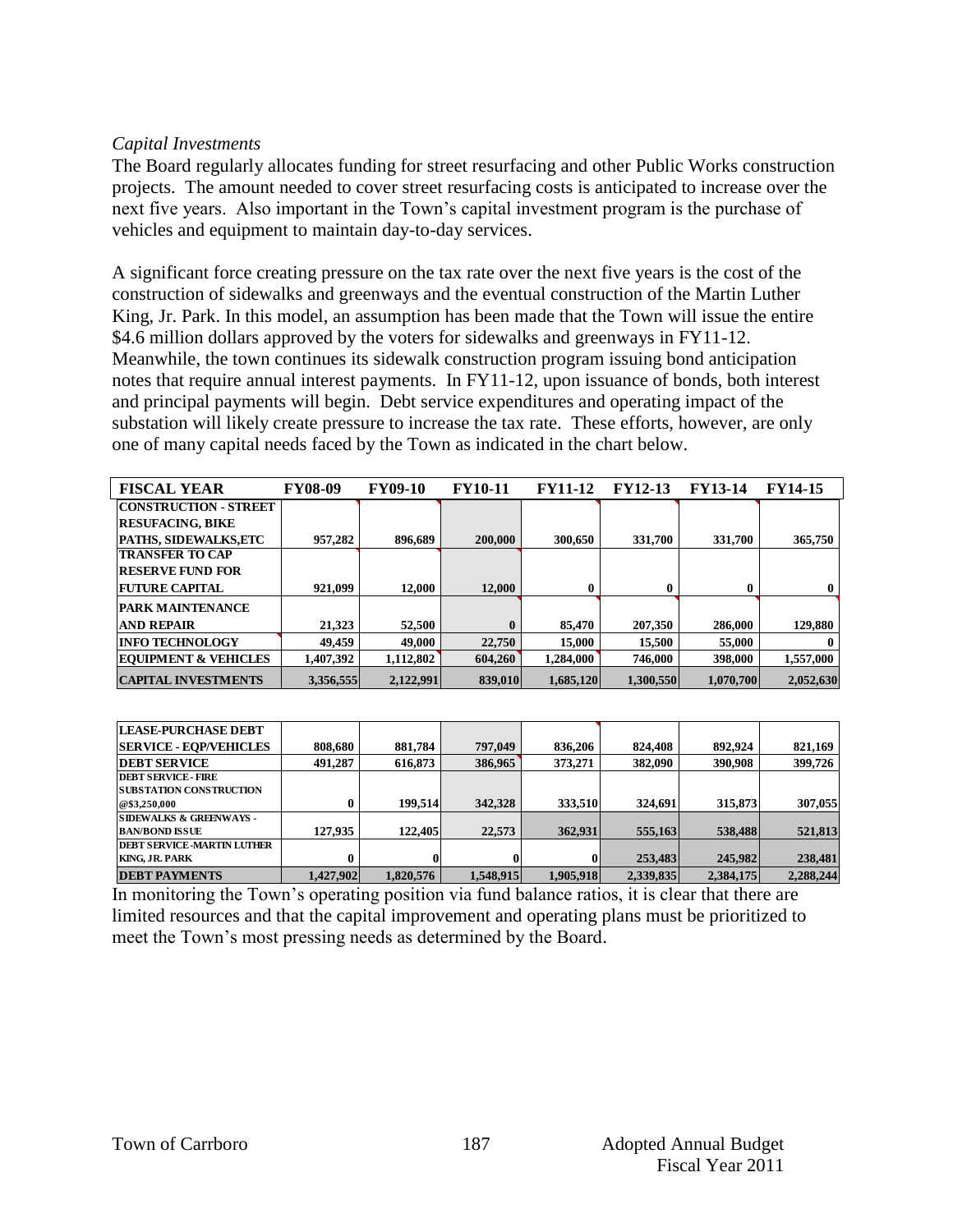## **Projected Expenditures**

| 2008-2009 | 2009-2010                                                                                                                                          | 2010-2011                                                                                                                                       | 2011-2012                                                                                                                           | 2012-2013                                                                                                                                       | 2013-14                                                                                                                                    | 2014-15                                                                                                                                             |
|-----------|----------------------------------------------------------------------------------------------------------------------------------------------------|-------------------------------------------------------------------------------------------------------------------------------------------------|-------------------------------------------------------------------------------------------------------------------------------------|-------------------------------------------------------------------------------------------------------------------------------------------------|--------------------------------------------------------------------------------------------------------------------------------------------|-----------------------------------------------------------------------------------------------------------------------------------------------------|
|           | <b>Adopted</b>                                                                                                                                     | <b>Adopted</b>                                                                                                                                  |                                                                                                                                     |                                                                                                                                                 |                                                                                                                                            |                                                                                                                                                     |
| Actual    | <b>Budget</b>                                                                                                                                      | <b>Budget</b>                                                                                                                                   |                                                                                                                                     |                                                                                                                                                 |                                                                                                                                            |                                                                                                                                                     |
| 7,471,114 | 7,914,060                                                                                                                                          | 7,877,663                                                                                                                                       | 8,247,814                                                                                                                           | 8.495.248                                                                                                                                       | 8.750.105                                                                                                                                  | 9,012,609                                                                                                                                           |
| 2,334,405 | 2,615,725                                                                                                                                          | 2,793,500                                                                                                                                       | 3.208.929                                                                                                                           | 3,500,632                                                                                                                                       | 3,830,434                                                                                                                                  | 4,203,882                                                                                                                                           |
| 9,805,519 | 10,529,786                                                                                                                                         | 10,671,163                                                                                                                                      | 11,456,742                                                                                                                          | 11,995,880                                                                                                                                      | 12,580,539                                                                                                                                 | 13,216,490                                                                                                                                          |
|           |                                                                                                                                                    |                                                                                                                                                 |                                                                                                                                     |                                                                                                                                                 |                                                                                                                                            |                                                                                                                                                     |
|           |                                                                                                                                                    |                                                                                                                                                 |                                                                                                                                     |                                                                                                                                                 |                                                                                                                                            | 4,217,796                                                                                                                                           |
|           |                                                                                                                                                    |                                                                                                                                                 |                                                                                                                                     |                                                                                                                                                 |                                                                                                                                            | 97,317                                                                                                                                              |
|           |                                                                                                                                                    |                                                                                                                                                 |                                                                                                                                     |                                                                                                                                                 |                                                                                                                                            | 65,485                                                                                                                                              |
|           |                                                                                                                                                    |                                                                                                                                                 |                                                                                                                                     |                                                                                                                                                 |                                                                                                                                            | 535,928                                                                                                                                             |
|           |                                                                                                                                                    |                                                                                                                                                 |                                                                                                                                     |                                                                                                                                                 |                                                                                                                                            | 1.293.481                                                                                                                                           |
|           |                                                                                                                                                    |                                                                                                                                                 |                                                                                                                                     |                                                                                                                                                 |                                                                                                                                            | 175,393                                                                                                                                             |
|           |                                                                                                                                                    |                                                                                                                                                 |                                                                                                                                     |                                                                                                                                                 |                                                                                                                                            |                                                                                                                                                     |
|           |                                                                                                                                                    |                                                                                                                                                 |                                                                                                                                     |                                                                                                                                                 |                                                                                                                                            |                                                                                                                                                     |
|           |                                                                                                                                                    |                                                                                                                                                 |                                                                                                                                     |                                                                                                                                                 |                                                                                                                                            | 6,385,400                                                                                                                                           |
|           |                                                                                                                                                    |                                                                                                                                                 |                                                                                                                                     |                                                                                                                                                 |                                                                                                                                            |                                                                                                                                                     |
|           |                                                                                                                                                    |                                                                                                                                                 |                                                                                                                                     |                                                                                                                                                 |                                                                                                                                            |                                                                                                                                                     |
|           |                                                                                                                                                    |                                                                                                                                                 |                                                                                                                                     |                                                                                                                                                 |                                                                                                                                            |                                                                                                                                                     |
|           |                                                                                                                                                    |                                                                                                                                                 |                                                                                                                                     |                                                                                                                                                 |                                                                                                                                            |                                                                                                                                                     |
|           |                                                                                                                                                    |                                                                                                                                                 |                                                                                                                                     |                                                                                                                                                 |                                                                                                                                            | 365,750                                                                                                                                             |
|           |                                                                                                                                                    |                                                                                                                                                 |                                                                                                                                     |                                                                                                                                                 |                                                                                                                                            |                                                                                                                                                     |
|           |                                                                                                                                                    |                                                                                                                                                 |                                                                                                                                     |                                                                                                                                                 |                                                                                                                                            |                                                                                                                                                     |
|           |                                                                                                                                                    |                                                                                                                                                 |                                                                                                                                     |                                                                                                                                                 |                                                                                                                                            | $\bf{0}$                                                                                                                                            |
|           |                                                                                                                                                    |                                                                                                                                                 |                                                                                                                                     |                                                                                                                                                 |                                                                                                                                            |                                                                                                                                                     |
| 21,323    | 52,500                                                                                                                                             | $\bf{0}$                                                                                                                                        | 85,470                                                                                                                              | 207,350                                                                                                                                         | 286,000                                                                                                                                    | 129,880                                                                                                                                             |
| 49.459    | 49,000                                                                                                                                             | 22,750                                                                                                                                          | 15,000                                                                                                                              | 15,500                                                                                                                                          | 55,000                                                                                                                                     | $\mathbf{0}$                                                                                                                                        |
| 1,407,392 | 1,112,802                                                                                                                                          | 604.260                                                                                                                                         | 1,284,000                                                                                                                           | 746,000                                                                                                                                         | 398,000                                                                                                                                    | 1,557,000                                                                                                                                           |
| 3,356,555 | 2.122.991                                                                                                                                          | 839,010                                                                                                                                         | 1,685,120                                                                                                                           | 1,300,550                                                                                                                                       | 1,070,700                                                                                                                                  | 2,052,630                                                                                                                                           |
|           |                                                                                                                                                    |                                                                                                                                                 |                                                                                                                                     |                                                                                                                                                 |                                                                                                                                            |                                                                                                                                                     |
|           |                                                                                                                                                    |                                                                                                                                                 |                                                                                                                                     |                                                                                                                                                 |                                                                                                                                            |                                                                                                                                                     |
| 808,680   |                                                                                                                                                    | 797,049                                                                                                                                         |                                                                                                                                     |                                                                                                                                                 | 892.924                                                                                                                                    | 821,169                                                                                                                                             |
|           |                                                                                                                                                    |                                                                                                                                                 |                                                                                                                                     |                                                                                                                                                 |                                                                                                                                            | 399,726                                                                                                                                             |
|           |                                                                                                                                                    |                                                                                                                                                 |                                                                                                                                     |                                                                                                                                                 |                                                                                                                                            |                                                                                                                                                     |
|           |                                                                                                                                                    |                                                                                                                                                 |                                                                                                                                     |                                                                                                                                                 |                                                                                                                                            |                                                                                                                                                     |
|           | 199.514                                                                                                                                            | 342,328                                                                                                                                         | 333.510                                                                                                                             | 324.691                                                                                                                                         | 315,873                                                                                                                                    | 307,055                                                                                                                                             |
|           |                                                                                                                                                    |                                                                                                                                                 |                                                                                                                                     |                                                                                                                                                 |                                                                                                                                            |                                                                                                                                                     |
|           |                                                                                                                                                    |                                                                                                                                                 |                                                                                                                                     |                                                                                                                                                 |                                                                                                                                            | 521,813                                                                                                                                             |
| $\bf{0}$  | $\bf{0}$                                                                                                                                           | $\bf{0}$                                                                                                                                        | $\bf{0}$                                                                                                                            | 253,483                                                                                                                                         | 245,982                                                                                                                                    | 238,481                                                                                                                                             |
|           | 3,155,015<br>111,524<br>64.606<br>353,152<br>1.033.837<br>130,502<br>$\bf{0}$<br>4,848,636<br>957,282<br>921.099<br>491.287<br>$\bf{0}$<br>127,935 | 2,875,496<br>55,345<br>86.089<br>380,500<br>1.064.150<br>140,502<br>$\bf{0}$<br>4.602.082<br>896.689<br>12.000<br>881,784<br>616,873<br>122,405 | 3,747,457<br>86,465<br>58.183<br>366,046<br>1.064.150<br>144,296<br>$\bf{0}$<br>5,466,597<br>200,000<br>12.000<br>386,965<br>22,573 | 3,859,881<br>89,059<br>59.928<br>402,651<br>1,117,358<br>151,511<br>24,000<br>5,704,387<br>300,650<br>$\bf{0}$<br>836,206<br>373,271<br>362,931 | 3,975,677<br>91,731<br>61,726<br>442,916<br>1,173,225<br>159,086<br>$\bf{0}$<br>5.904.362<br>331,700<br>0<br>824,408<br>382,090<br>555,163 | Projected<br>4,094,947<br>94.483<br>63,578<br>487,207<br>1.231.887<br>167,041<br>$\bf{0}$<br>6,139,143<br>331,700<br>$\bf{0}$<br>390,908<br>538,488 |

*GENERAL FUND TOTAL 19,438,612 19,075,435 18,525,685 20,752,167 21,540,626 22,174,557 23,942,764 Operational Impact of CIP Projects Included in Operating* 

**KING, JR. PARK 0 0 0 0 253,483 245,982 238,481 DEBT PAYMENTS 1,427,902 1,820,576 1,548,915 1,905,918 2,339,835 2,384,175 2,288,244** 

*Budget Above*

| <b>N. AREA FIRE STATION</b> | 409.822 | 405.911 | 246.389 | 395,128 | 414.884 | 435.628 | 457,410 |
|-----------------------------|---------|---------|---------|---------|---------|---------|---------|
| <b>INFO. TECHNOLOGY</b>     | 5.000   |         | 500     |         |         |         |         |
| <b>CIP PROJECTS</b>         |         |         |         |         |         |         |         |
| <b>(OPERATING IMPACT)</b>   | 414,822 | 405.911 | 246,889 | 395,128 | 414.884 | 435,628 | 457,410 |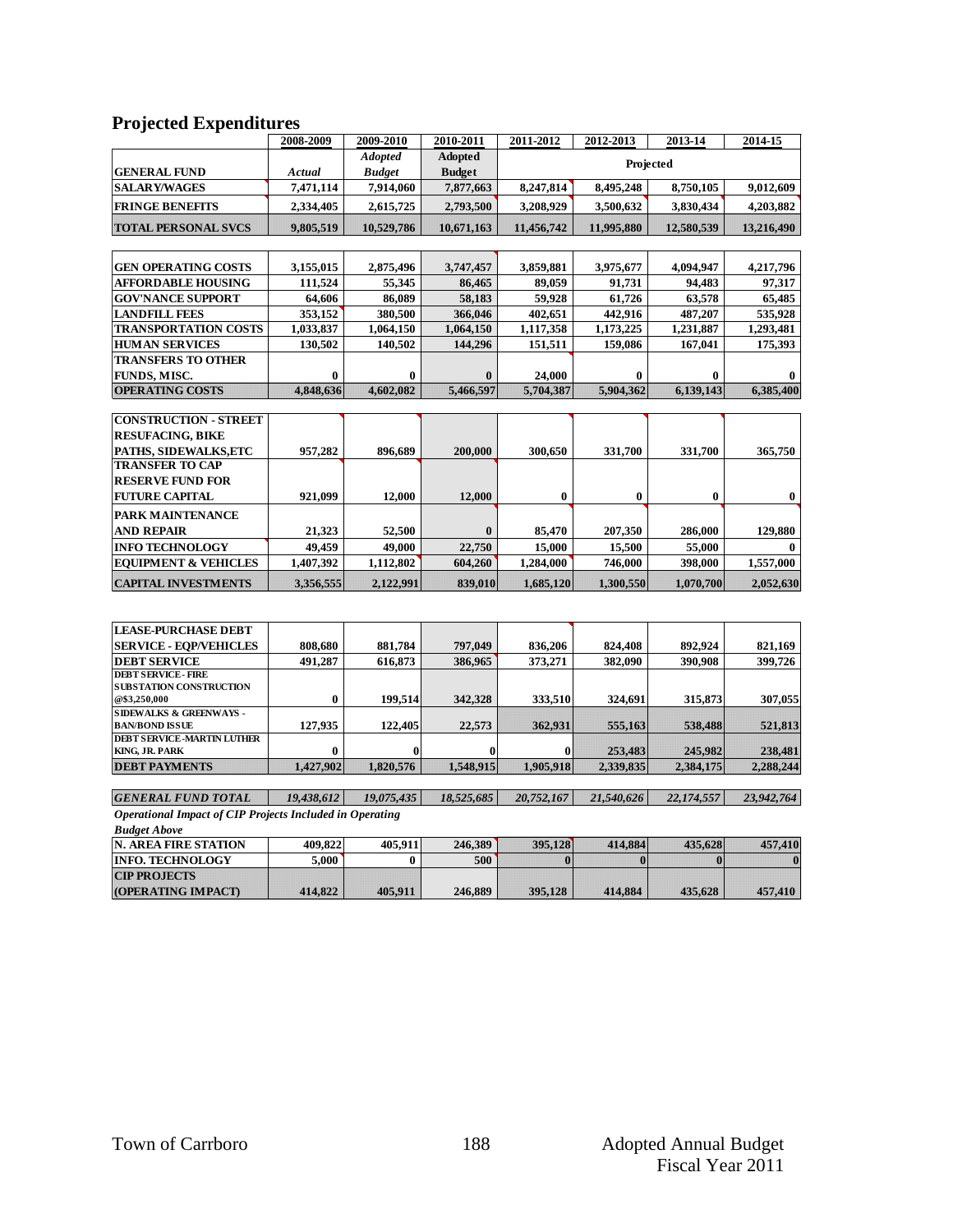# **Projected Revenues**

|                                                    | 2008-2009       | 2009-2010            | 2010-2011        | 2011-2012         | 2012-2013        | 2013-14          | 2014-15              |
|----------------------------------------------------|-----------------|----------------------|------------------|-------------------|------------------|------------------|----------------------|
|                                                    |                 | <b>Adopted</b>       | <b>Adopted</b>   |                   |                  |                  |                      |
|                                                    | Actual          | <b>Budget</b>        | <b>Budget</b>    |                   | Projected        |                  |                      |
| <b>ESTIMATED VALUE PER</b>                         |                 |                      |                  |                   |                  |                  |                      |
| <b>ONE CENT LEVY</b>                               | 156,251         | 184,320              | 185,277          | 190,857           | 196,583          | 202,480          | 208,554              |
|                                                    |                 |                      |                  |                   |                  |                  |                      |
| <b>REQUIRED RATE PER \$100</b>                     |                 |                      |                  |                   |                  |                  |                      |
| <b>VALUATION</b>                                   | 68.63           | 58.94                | 58.94            | 64.75             | 68.25            | 70.25            | 70.25                |
|                                                    |                 |                      |                  |                   |                  |                  |                      |
| <b>GENERAL FUND</b>                                |                 |                      |                  |                   |                  |                  |                      |
| AD VALOREM TAXES                                   | 10,824,129      | 10,956,318           | 11,021,222       | 12,462,012        | 13,523,911       | 14,334,588       | 14,764,626           |
| <b>LOCAL SALES TAX</b>                             |                 |                      | 3,062,136        |                   | 3,248,620        |                  |                      |
| <b>OTHER TAXES/LICENSES</b>                        | 3,137,836       | 3,062,045            |                  | 3,154,000         |                  | 3,346,079        | 3,446,461<br>435,950 |
|                                                    | 428,655         | 391,743              | 402,750          | 410,805           | 419,021          | 427,402          |                      |
| <b>UNRESTRICTED</b>                                |                 |                      |                  |                   |                  |                  |                      |
| <b>INTERGOVERNMENTAL</b>                           | 947,801         | 920,868              | 860,018          | 885,819           | 912,393          | 939,765          | 967,958              |
| <b>RESTRICTED</b>                                  |                 |                      |                  |                   |                  |                  |                      |
| <b>INTERGOVERNMENTAL</b>                           | 810,401         | 563,915              | 553,981          | 567,831           | 582,026          | 596,577          | 611,491              |
| <b>FEES AND PERMITS</b>                            | 1,062,026       | 1,020,562            | 1,022,867        | 1,043,324         | 1,064,191        | 1,085,475        | 1,107,184            |
| <b>SALES AND SERVICES</b>                          | 260,829         | 299,300              | 244,606          | 256,836           | 269,678          | 283,162          | 297,320              |
| <b>INTEREST EARNINGS</b>                           | 151,318         | 100,000              | 50,000           | 50,000            | 50,000           | 50,000           | 50,000               |
| <b>OTHER REVENUES</b>                              | 142,015         | 49,075               | 44,069           | 44,069            | 44,069           | 44,069           | 44,069               |
| <b>LEASE PURCHASE</b>                              |                 |                      |                  |                   |                  |                  |                      |
| <b>PROCEEDS</b>                                    | 0               | 620,496              | 560,500          | 1,284,000         | 746,000          | 398,000          | 1,557,000            |
| <b>OTHER TRANSFERS</b>                             | $\bf{0}$        | 544,806              | 176,945          | 0                 | $\bf{0}$         | $\bf{0}$         | $\bf{0}$             |
| <b>FUND BAL APPROP-</b>                            |                 |                      |                  |                   |                  |                  |                      |
| <b>CEMETERY FUND</b>                               |                 |                      | $\bf{0}$         | $\bf{0}$          | $\bf{0}$         | $\bf{0}$         | 0                    |
| <b>FUND BAL APPROP</b>                             | $\bf{0}$        | 546,306              | 526,591          | 593,472           | 680,717          | 669,441          | 660,706              |
| <b>GENERAL FUND TOTAL</b>                          | 17,765,010      | 19,075,435           | 18,525,685       | 20,752,167        | 21,540,626       | 22,174,557       | 23,942,765           |
|                                                    |                 |                      |                  |                   |                  |                  |                      |
|                                                    |                 |                      |                  |                   |                  |                  |                      |
| <b>FUND BALANCE APPROP AS</b>                      |                 |                      |                  |                   |                  |                  |                      |
| <b>A % OF TOTAL REVENUE</b>                        | $0.00\%$        | 2.86%                | 2.84%            | 2.86%             | 3.16%            | 3.11%            | 2.98%                |
| <b>PROJECTED</b>                                   |                 |                      |                  |                   |                  |                  |                      |
| <b>UNDESIGNATED FUND</b>                           |                 |                      |                  |                   |                  |                  |                      |
| <b>BALANCE 6/30/XX</b><br><b>FUND BALANCE AS %</b> | 6,956,301       | 8,563,125            | 8,369,085        | 8,134,216         | 7,832,050        | 7,559,206        | 7,310,016            |
| <b>PROJECTED</b>                                   |                 |                      |                  |                   |                  |                  |                      |
| <b>EXPENDITURES</b>                                | 47.3%           | 44.9%                | 45.2%            | 39.2%             | 36.4%            | 35.1%            | 33.0%                |
|                                                    |                 |                      |                  |                   |                  |                  |                      |
| <b>OUTSTANDING DEBT</b><br><b>GO BOND</b>          | 2008-2009       | 2009-2010            | 2010-2011        | 2011-2012         | 2012-2013        | 2013-14          | 2014-15              |
| MARTIN LUTHER KING, JR. PARK                       | \$<br>26,107    | \$                   | \$               | \$                | \$               | \$               | \$<br>٠              |
| LAND (\$274,000)                                   | \$<br>130,502   | \$<br>110,842        | \$<br>90,389     | \$<br>$69,113$ \$ | 46,979           | \$<br>23,954     | \$<br>$\blacksquare$ |
| <b>CENTURY CENTER &amp; PUBLIC</b>                 |                 |                      |                  |                   |                  |                  |                      |
| <b>WORKS LAND</b>                                  | \$<br>2,083,433 | \$<br>1,862,676      | \$<br>1,635,498  | \$<br>1,341,656   | \$<br>1,160,899  | \$<br>912,965    | \$<br>657,581        |
| <b>ADAMS TRACT (\$600,000)</b>                     | \$<br>440,000   | \$<br>400,000        | \$<br>360,000    | \$<br>320,000     | s.<br>280,000    | \$<br>240,000    | \$<br>200,000        |
| <b>CONSTRUCTION - FIRE</b>                         |                 |                      |                  |                   |                  |                  |                      |
| <b>SUBSTATION (\$3,250,000)</b>                    | \$              | \$<br>$3,141,667$ \$ | 2,925,000        | 2,708,333<br>\$   | 2,491,667<br>\$  | 2,275,000<br>\$  | 2,058,333<br>\$      |
| <b>CAPITAL LEASE (PROJECTED)</b>                   | 1,755,671<br>\$ | \$<br>2,153,357      | 1,394,655<br>\$  | \$<br>1,781,698   | \$<br>1,708,531  | 1,221,632<br>\$  | 1,814,713<br>\$      |
| <b>GO SIDEWALKS &amp; GREENWAYS</b>                | \$<br>4,600,000 | 4,600,000<br>\$      | 4,600,000<br>\$  | \$<br>4,600,000   | \$<br>4,370,000  | 4,140,000<br>\$  | \$<br>3,910,000      |
| <b>MARTIN LUTHER KING, JR. PARK</b>                |                 |                      |                  |                   |                  |                  |                      |
| <b>CONSTRUCTION (\$2,069,246)</b>                  | \$              | \$                   |                  |                   | 1,965,784<br>\$  | \$<br>1,862,322  | 1,758,860<br>\$      |
|                                                    |                 |                      |                  |                   |                  |                  |                      |
| ADDITIONAL/FUTURE LT DEBT                          | \$<br>4,600,000 | \$<br>4,600,000      | \$<br>4,600,000  | \$<br>4,600,000   | \$<br>6,335,784  | \$<br>6,002,322  | \$<br>5,668,860      |
| TOTAL OUTSTANDING DEBT                             | \$<br>9,035,713 | 12,268,542<br>\$     | 11,005,542<br>\$ | 10,820,800<br>\$  | 12,023,860<br>\$ | 10,675,873<br>\$ | \$<br>10,399,487     |
|                                                    |                 |                      |                  |                   |                  |                  |                      |
|                                                    |                 |                      |                  |                   |                  |                  |                      |
|                                                    | 2008-2009       | 2009-2010            | 2010-2011        | 2011-2012         | 2012-2013        | 2013-14          | 2014-15              |
| % DEBT TO ASSESSED                                 |                 |                      |                  |                   |                  |                  |                      |
| <b>VALUATION</b>                                   | 0.57%           | 0.65%                | 0.58%            | 0.55%             | 0.60%            | 0.51%            | 0.49%                |
| DEBT PER CAPITA                                    | \$373           | \$514                | \$479            | \$443             | \$497            | \$447            | \$399                |
| % DEBT SVC TO TOTAL BUDGET                         | 8.04%           | 9.86%                | 8.62%            | 9.79%             | 11.25%           | 10.95%           | 10.22%               |
| <b>POPULATION</b>                                  | 19,178          | 19,479               | 19,869           | 20,266            | 20,671           | 21,085           | 21,506               |
| <b>ASSESSED VALUATION</b>                          | \$1,581,966,677 | \$1,890,550,409      | \$1,900,491,499  | \$1,957,506,244   | \$2,016,231,431  | \$2,076,718,374  | \$2,139,019,925      |